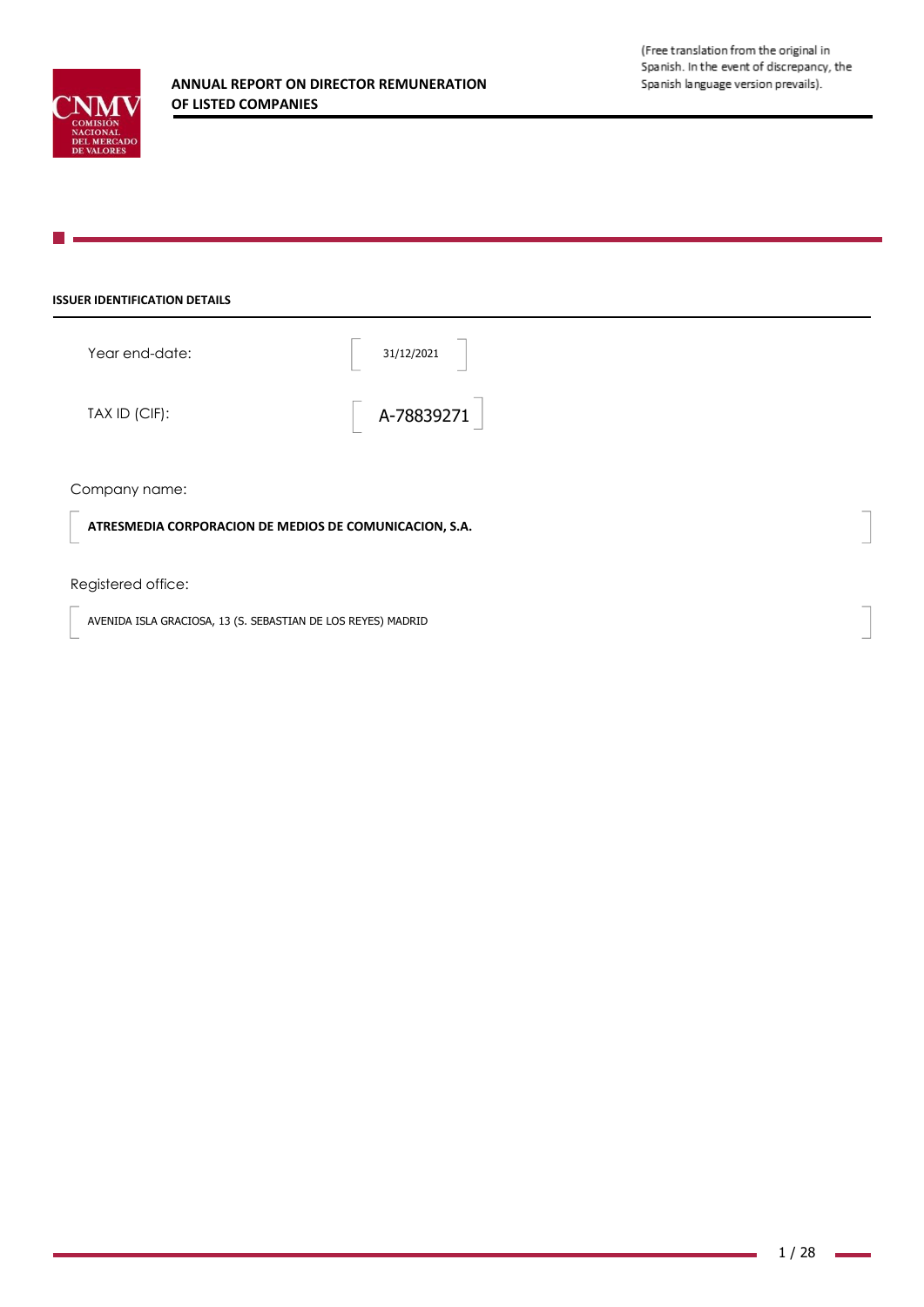

#### **A. REMUNERATION POLICY OF THE COMPANY FOR THE CURRENT FINANCIAL YEAR**

A.1.1 Explain the current director remuneration policy applicable to the year in progress. To the extent that it is relevant, certain information may be included in relation to the remuneration policy approved by the General Shareholders' Meeting, provided that these references are clear, specific and concrete.

Such specific determinations for the current year as the board may have made in accordance with the contracts signed with the executive directors and with the remuneration policy approved by the General Shareholders' Meeting must be described, as regards directors' remuneration both in their capacity as such and for executive functions carried out.

In any case, the following aspects must be reported, as a minimum:

- a) Description of the procedures and company bodies involved in determining, approving and applying the remuneration policy and its terms and conditions.
- b) Indicate and, where applicable, explain whether comparable companies have been taken into account in order to establish the company's remuneration policy.
- c) Information on whether any external advisors took part in this process and, if so, their identity
- d) Procedures set forth in the current remuneration policy for directors in order to apply temporary exceptions to the policy, conditions under which those exceptions can be used and components that may be subject to exceptions according to the policy.

Regarding the procedures involving in its preparation, the Company's director remuneration policy is approved by the General Meeting based on a proposal by the Board of Directors including a report justifying and explaining the policy. As provided for in the Regulations of the Board of Directors of Atresmedia, the Appointments and Remuneration Committee proposes the director remuneration policy, which also has the power to supervise and monitor its subsequent implementation.

A new director remuneration policy was approved for 2021, 2022 and 2023 at the General Meeting held on 28 April 2021. This repealed the policy in force at that date, which was approved at the General Meeting held on 20 March 2019, originally for that year and the next two years; i.e. 2020 and 2021, before its scheduled expiration.

As the explanatory reports from the Appointments and Remuneration Committee and the Board of Directors described, in addition to considering the reform of Atresmedia's director remuneration policy, a proposal was made to approve a long-term variable remuneration scheme consisting of the delivery of shares to executive directors of the Company and a group of senior managers of Atresmedia Corporación Group. This long-term variable remuneration plan is linked to the achievement of financial and non-financial targets.

The inclusion of Atresmedia Corporación executive directors among plan beneficiaries required an amendment to, or replacement of, the existing remuneration policy to comply with applicable regulations and include the content of the plan among the executive directors' variable remuneration components; i.e. their longterm variable remuneration. Ultimately it was decided to propose a new policy rather than expand the previous policy.

Meanwhile, the reform to the remuneration policy made in 2021 included the early adoption of the main legislative developments affecting its content that were expected to become effective that year (as was the case) due to the reform of applicable regulations and the latest market practices in remuneration matters and good governance recommendations.

Lastly, with the new remuneration policy, the Executive Chairman is now entitled to life insurance, the same as the rest of Atresmedia's executive directors. Although its amount is immaterial, it is still considered remuneration in kind, which must be provided for expressly and quantified in the remuneration policy, just like his other remuneration components.

As noted above, rather than amending the existing policy and keeping it in force in 2021 and then, when it expired, approving a new policy for the following three years in 2022, the Appointments and Remuneration Committee decided it was better to approve a new remuneration policy last year for 2021-2023 that incorporates all the regulatory and conceptual changes explained above, particularly the new long-term variable remuneration plan for executive directors.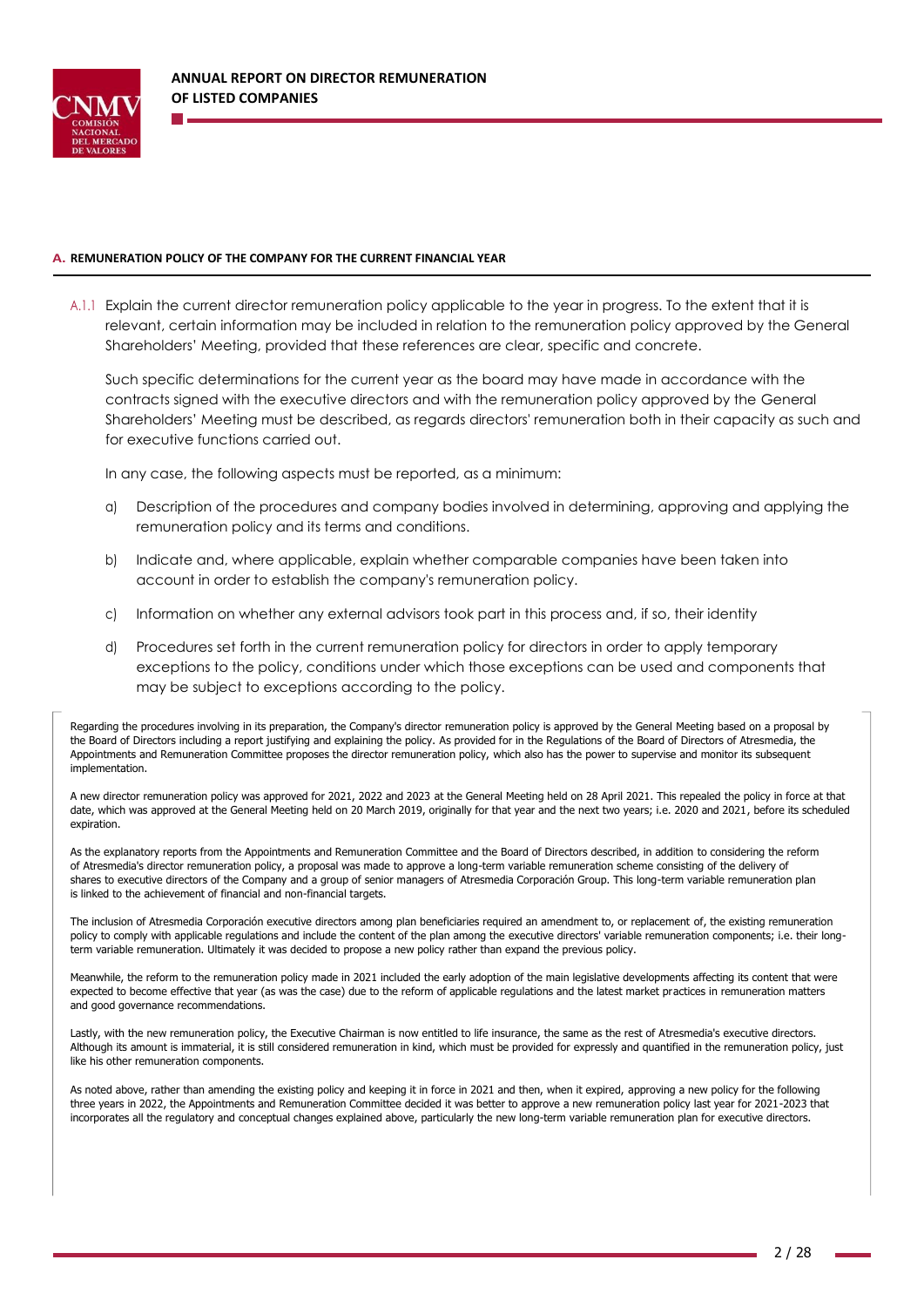

Overall, the new remuneration policy is a continuation of the previous policy. It still has also all the structural elements that comprised it. Moreover, no changes were made to the amounts of attendance fees, directors' fixed remuneration (whether external or executive), annual variable remuneration, calculation procedures, remuneration limits or protection and safeguard clauses for the Company.

As with the previous remuneration policy, when drafting Atresmedia Corporación's new remuneration policy, publicly available data on director remuneration at comparable companies by size and activity were reviewed and updated. The analysis was carried out primarily to check the validity of the basic principles on which the current policy is based.

The law firm CUATRECASA was engaged to perform the review of the director remuneration policy in 2021 and create the new long-term variable remuneration plan. It also gave advice on the previous remuneration policy.

Atresmedia Corporación's remuneration policy does not include any procedures for applying temporary exceptions to implementation.

A.1.2 Relative importance of variable remuneration items vis-à-vis fixed remuneration (remuneration mix) and the criteria and objectives taken into consideration in their determination and to ensure an appropriate balance between the fixed and variable components of the remuneration. In particular, indicate the actions taken by the company in relation to the remuneration system to reduce exposure to excessive risks and to align it with the long-term objectives, values and interests of the company, which will include, as the case may be, mention of the measures taken to ensure that the long-term results of the company are taken into account in the remuneration policy, the measures adopted in relation to those categories of personnel whose professional activities have a material impact on the risk profile of the company and measures in place to avoid conflicts of interest.

Furthermore, indicate whether the company has established any period for the accrual or vesting of certain variable remuneration items, in cash, shares or other financial instruments, any deferral period in the payment of amounts or delivery of accrued and vested financial instruments, or whether any clause has been agreed reducing the deferred remuneration not yet vested or obliging the director to return remuneration received, when such remuneration has been based on figures that have since been clearly shown to be inaccurate.

According to the Company's remuneration policy, executive directors receive short-term variable remuneration in addition to their fixed remuneration. Given its characteristics, it is considered ordinary remuneration: it is in cash, accrues annually, and consists of a variable percentage of fixed remuneration.

This maximum amount of this annual variable remuneration in cash is capped and in all cases must be less than 100% of the director's fixed remuneration: in each period, it can reach up to 88% of fixed remuneration.

Accrual and the amount this remuneration are subject to the level of achievement of financial targets related to the Group's consolidated annual EBITDA (which is set each year by Atresmedia's Board of Directors when it draws up the budget) and of non-financial targets related to compliance with the good governance rules and the duties inherent in the post of director.

It vests in full when the director complies with the minimum contract term (i.e. continued directorship): 50% of the amount at 31 December of the year of accrual, although payment is deferred until the Board of Directors authorises for issue the annual financial statements and the director's discharge of his or duties has been verified; and the remaining 50% subject to the director's retaining his or her position as executive director for an additional year, which must run until 31 December of the year after the reference year used to calculate the remuneration (except in the event of death, where it vests at that time).

The additional one-year term is aimed at encouraging executive directors' stability in the position and promoting their engagement with the Company's mediumterm financial target, as well as allowing tighter control over potential contingencies or risks inherent in determining and settling variable remuneration.

The existence of this cap on the annual bonus and how it is calculated -which, as indicated earlier, is directly and exclusively related to (i) the Group's consolidated and audited EBITDA (based on the audited financial statements as approved at the related General Meeting, and (ii) the executive director's fixed salary- simplifies its determination and removes risks or unforeseen deviations. It is a simple, transparent, predictable and effective remuneration system that makes it easier for investors, advisors and the broader market to understand and analyse.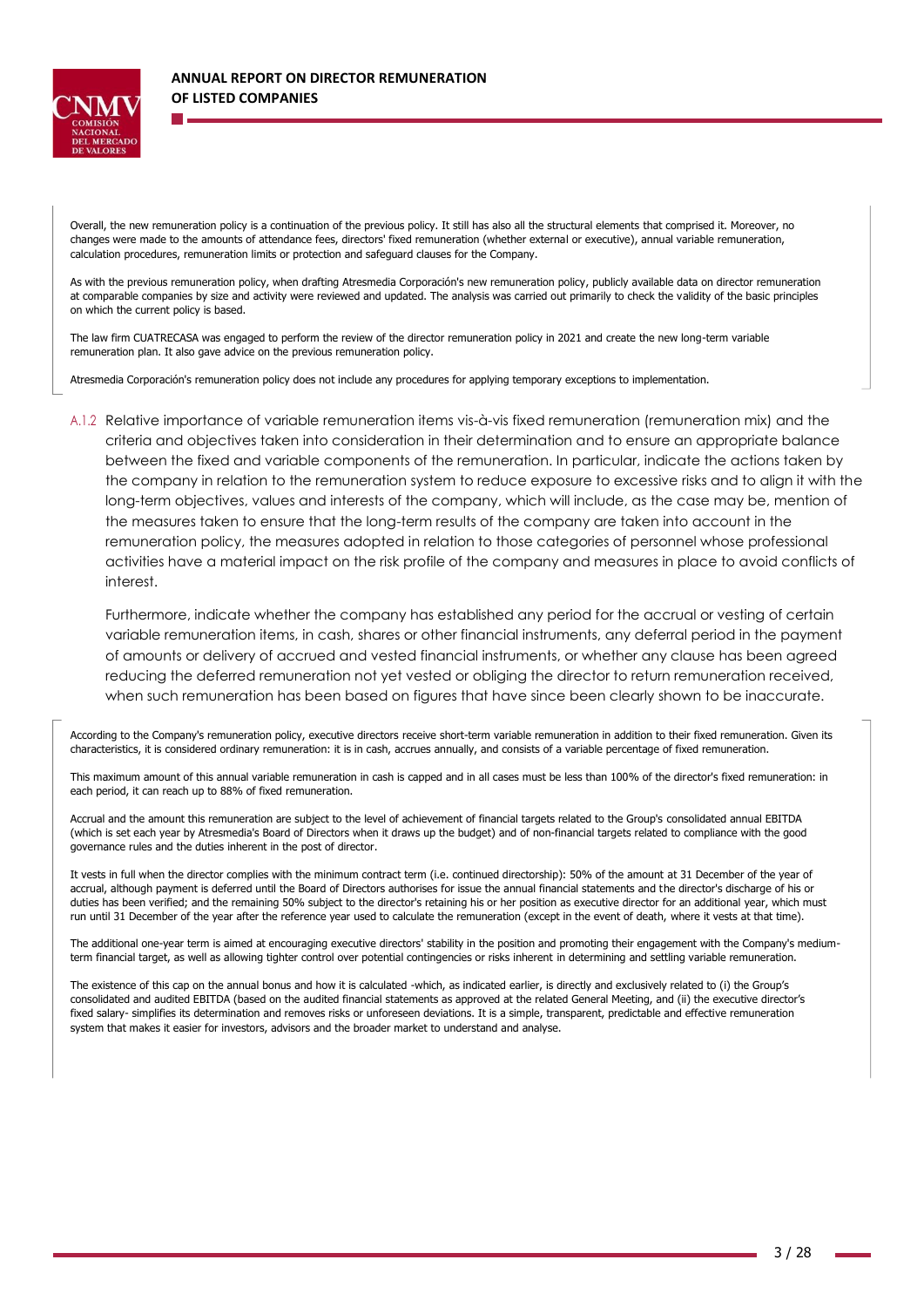

The remuneration policy approved in 2021 also included, as explained previously, a long-term variable remuneration plan for three of the Company's executive directors and certain key managers of Atresmedia Group. Implementation of this plan potentially increases the relative weight of variable remuneration in each executive director's total remuneration mix. It is a multi-year plan with the final amount linked to the level of achievement of specific targets, which must be attained in three straight years, plus an additional period during which the director must retain their directorship. The three targets complement each other and are aligned with the Company's long-term objectives, values and interests, for the following reasons:

a) The target with the highest relative weight is linked to the Company's profitability over three straight financial years, measured by reference to the achievement of consolidated EBITDA in 2021, 2022 and 2023 compared to the Company's forecasts and adjusted for any deviations in conventional and linear TV and radio advertising market.

b) The second target relates to diversification of Atresmedia Group's income sources. The aim is to counterbalance advertising cycles and continue with the change and adaptation policy undertaken in previous years to deal with growing competition among operators in both the market for the supply of audiovisual content (e.g. different types of pay TV, OTT, Spanish and international operators, internet and social media) and the advertising market (with a highly unbalanced weighting of large international digital advertising operators, who also operate in a loosely regulated environment and hold dominant positions that cannot be replicated and are anti-competitive).

c) The remuneration plan's third target is more qualitative and refers to achievement of environmental, social and corporate governance (ESG) targets. These entail: (i) ensuring and raising the Company's degree of compliance with the recommendations of the CNMV's Good Governance Code; (ii) broadcasting free ad campaigns for NGOs on Atresmedia Group's TV channels; (iii) maintaining and improving the percentage of hours of subtitling in the programming grid; and (iv) achieving a more demanding environmental score than at present.

Taking financial data for 2021 and assuming that the executive directors meet all the requirements for entitlement to accrual and vesting of the three-year variable remuneration plan, the related remuneration mix for 2021 would mean that the Chairman would receive 2.5 times his fixed salary in this connection, the CEO would receive 1.3 times his and the General Manager of Television 1.5 times his.

The minimum contract term (requirement of continuing employment or directorship) factored into the variable remuneration plan reinforces executive directors' commitment to Atresmedia Group medium-term performance and acts as an additional incentive to retain talent and experience. In addition to the 3-year period of achievement of the financial and non-financial targets required for vesting (which ends on 31 December 2023), the remuneration does not vest until the end of the executive director's minimum contract term, i.e. 28 April 2025. This requirement improves the period of time available to ensure that the data used to determine the level of achievement of the targets are correct, suitable and complete, and to verify them by applying any control procedures deemed necessary.

Nevertheless, the remuneration policy also states that the Board may, at its own discretion and as an exception, increase remuneration to executive directors as long as such additional remuneration does not exceed their fixed annual remuneration and is the result of one-off, exceptional transactions on behalf of the Company or, in view of the quality of outcomes, reflects the individual performance of a director or other matters requiring a qualitative assessment. No one-off or exceptional payments of this type were made in 2021.

For executive directors' annual variable remuneration, their service agreements include the possibility of the Company not paying the bonus (malus), or the director returning (clawback) a percentage of the amount received (depending on when the Company has evidence warranting applying these arrangements), when there is a manifest error in the data on which the calculation was made, or if the director has breached their duties of their directorship or fails to meet the requirement of remaining in office for an additional year.

This same control mechanism (i.e. no payment or required reimbursement of amounts unduly received) also applies in the same terms to settlement of the multi-year variable remuneration.

### A.1.3 Amount and nature of fixed components that are due to be accrued during the year by directors in their capacity as such.

The remuneration components and amounts due to be accrued by external or non-executive directors in 2021, under the current remuneration policy, remain unchanged from the amounts envisaged for this category of director in previous years, under the remuneration policies then in force.

#### Therefore, the amounts applied in 2021 are as follows:

a) Annual remuneration for each member of the Board of Directors of EUR 25,000 and fee for attending Board meetings of EUR 2,000. b) Annual remuneration for each member of the Executive Committee of EUR 50,000 and fee for attending Executive Committee meetings of EUR 2,500.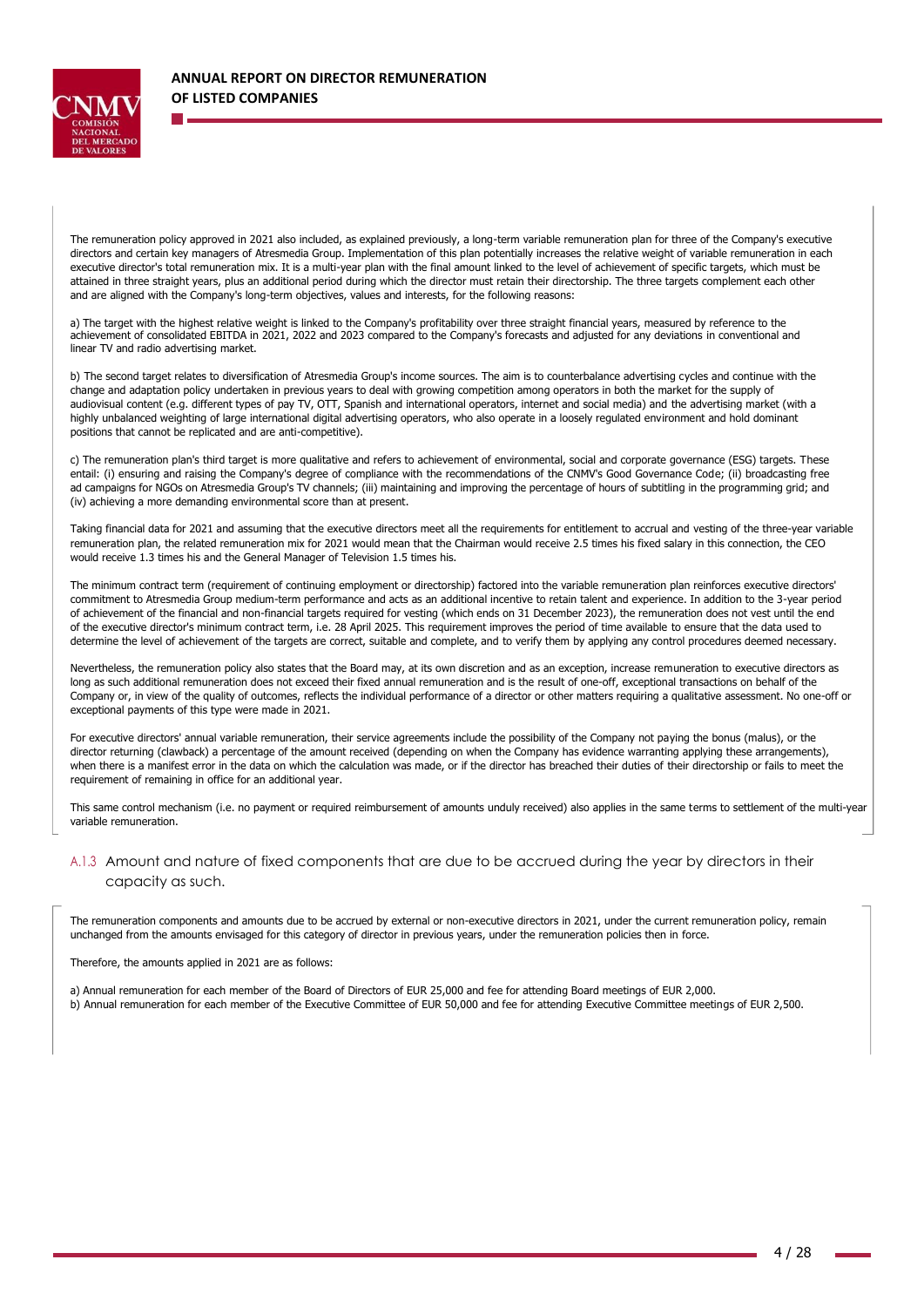

c) A fee for attending Audit and Control Committee meetings of EUR 2,000, with no fixed remuneration.

d) For the Appointments and Remuneration Committee, there is an attendance fee of EUR 2,000 per meeting, with no fixed remuneration. e) Specific additional remuneration for holding certain offices within the Board of Directors or any of its committees if the dedication and responsibility related to the position so warrant. The amount shall be determined in each specific case, subject to the overall maximum limit established. In 2021, however - as in previous years - no such specific remuneration was applied and there was no additional remuneration for members of the Board of Directors or any of its committees and none is any expected for 2022.

The remuneration policy also provides for the possibility of the Board modifying the amounts referred to above, provided that the total annual remuneration of external directors does not exceed EUR 3,000,000.

This cap has remained unchanged since 2006. However, this amount for external directors does not include any remuneration to which they are entitled for providing professional services to the Company unrelated to their status as director.

According to the remuneration policy, executive directors do not receive such remuneration (fixed amount and fees for attending meetings), which is exclusive to external directors for the performance of their duties as such.

- A.1.4 Amount and nature of fixed components that are due to be accrued during the year for the performance of senior management functions of executive directors.
- 1. The fixed annual remuneration of the Chairman of the Board in 2022 for discharging executive duties will be EUR 410,000.
- 2. The fixed annual remuneration of the Chief Executive Officer in 2022 for discharging executive duties will be EUR 1,100,000.
- 3. The fixed annual remuneration of the General Manager of Television in 2022 for discharging executive duties will be EUR 650,000.
	- A.1.5 Amount and nature of any component of remuneration in kind that will accrue during the year, including, but not limited to, insurance premiums paid in favour of the director.

The remuneration of the Chief Executive Officer includes the premium for life and disability insurance paid by the Company, with a maximum annual cost of EUR 15,000.

The Chief Executive Officer's remuneration package includes life and disability insurance premiums paid by the company (up to EUR 15,000 a year) and medical insurance, which covers family members (spouse or person with a similar relationship and descendants to the first degree) as additional beneficiaries, with a maximum annual premium of EUR 20,000.

The General Manager of Television's remuneration package includes life and disability insurance premiums paid by the company (up to EUR 10,000 a year) and medical insurance, which covers family members (spouse or person with a similar relationship and descendants to the first degree) as additional beneficiaries, with a maximum annual premium of EUR 15,000.

A.1.6 Amount and nature of variable components, differentiating between those established in the short and long terms. Financial and non-financial, including social, environmental and climate change parameters selected to determine variable remuneration for the current year, explaining the extent to which these parameters are related to performance, both of the director and of the company, and to its risk profile, and the methodology, necessary period and techniques envisaged to be able to determine the effective degree of compliance, at the end of the year, with the parameters used in the design of the variable remuneration, explaining the criteria and factors applied in regard to the time required and methods of verifying that the performance or any other conditions linked to the accrual and vesting of each component of variable remuneration have effectively been met.

Indicate the range, in monetary terms, of the different variable components according to the degree of fulfilment of the objectives and parameters established, and whether any maximum monetary amounts exist in absolute terms.

I.- ANNUAL VARIABLE REMUNERATION OF THE THREE EXECUTIVE DIRECTORS IN CASH

Executive directors are eligible to receive annual variable remuneration in cash (bonus) contingent on the achievement of the financial targets related to Atresmedia Group's annual results (based on the consolidated financial statements), the performance of their duties as directors, and their remaining in office until the end of the year of the related remuneration plus one additional year.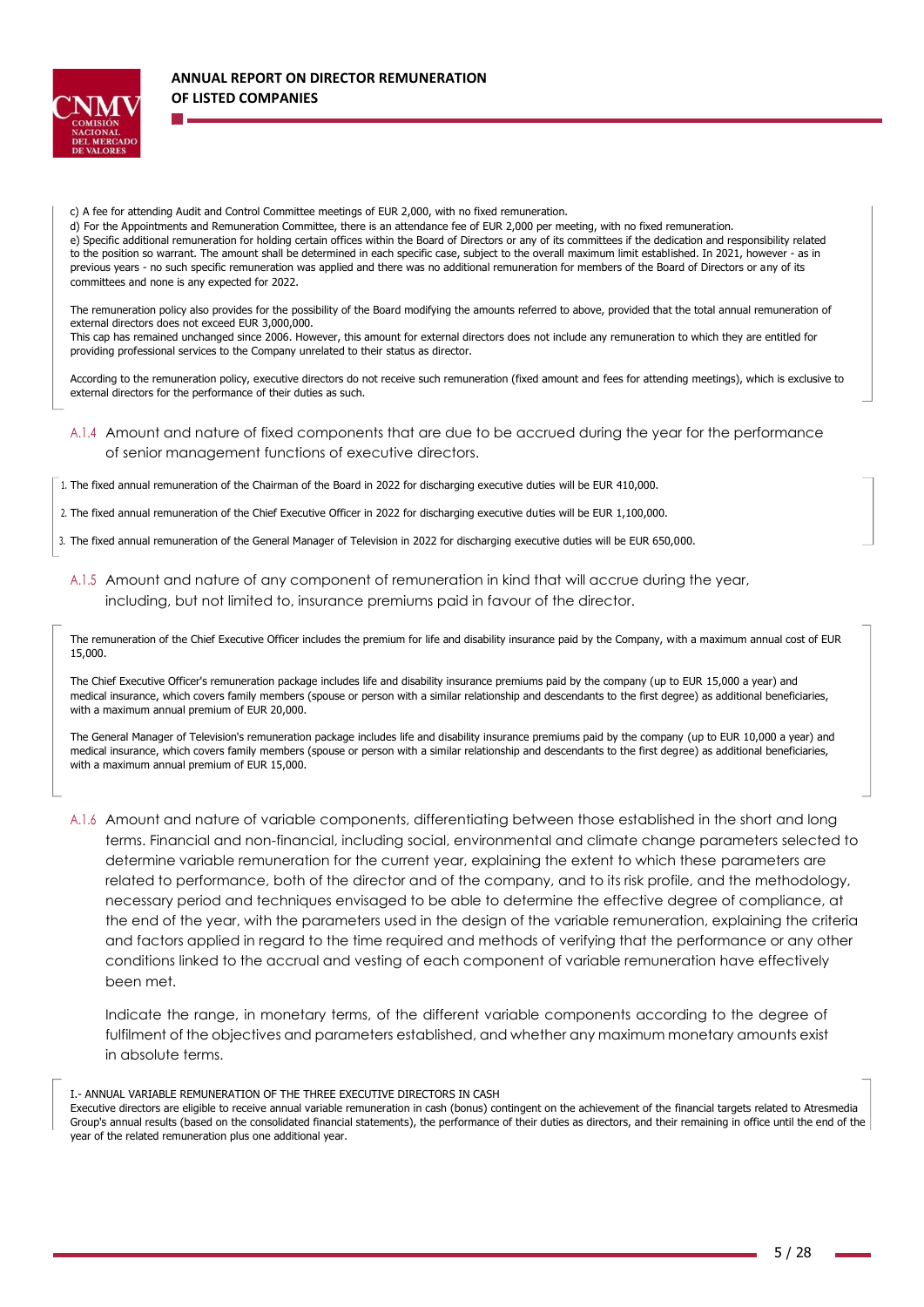

The amount is capped at 88% of their fixed remuneration in cash and determined based of the level of achievement with the target previously established by the Board of Directors for EBITDA from the Group's consolidated financial statements. It is calculated in accordance with the following scale: (i) If the Group's EBITDA as reported in the consolidated financial statements is less than 60% of the amount in the budget approved by the Board of Directors for that year, no bonus is paid.

(ii) If the Group's EBITDA as reported in the consolidated financial statements is equal to 60% of the amount in the budget approved by the Board for that year, a bonus equal to 40% of fixed cash remuneration is paid.

(iii) If the Group's EBITDA as reported in the consolidated financial statements is equal to between 60% and 100% of the amount in the budget approved by the Board for that year, the amount of the bonus will be calculated proportionally, considering that (a) for a level of achievement of the target of 60%, the amount of the bonus will be equal to 40% of the fixed remuneration in cash, and (b) for a level of achievement of the target of 100%, the amount of the bonus will be equal to 80% of the fixed remuneration in cash.

(iv) If the Group's EBITDA as reported in the consolidated financial statements is equal to between 100% and 110% of the amount in the budget approved by the Board for that year, there is no entitlement to any additional amount of bonus than in the preceding paragraph; i.e. the amount of the bonus will be equal to 80% of the fixed remuneration in cash.

(v) If the Group's EBITDA as reported in the consolidated financial statements is equal to between 100% and 130% of the amount in the budget approved by the Board for that year, the amount of the bonus will be equal to the sum of (a) 80% of the fixed remuneration in cash, and (b) an amount of up to an additional 8% of the fixed remuneration in cash, calculated proportionally and starting from a level of achievement of the target of 110%. The full 8% will correspond to a level of achievement of 130% of the target.

(vi) If the Group's EBITDA as reported in the consolidated financial statements exceeds 130% of the amount in the budget approved by the Board for that year, a bonus equal to 88% of the fixed cash remuneration is paid.

The EBITDA figures taken into account to calculate the bonus are those appearing in the Group's (consolidated and audited) financial statements of each period. Vesting of the bonus will require:

a. For an amount equal to 50% of the bonus, the director must continue in office until 31 December of the reference year for the calculation; and b. For the remaining 50%, the director must continue in office until 31 December of the year after the reference year in the calculation (i.e. 12 months after the date indicated in the previous paragraph). However, this percentage of the bonus shall also be deemed to vest prior to the reference date in the case of the director's death.

The bonus will be paid, provided all the conditions of accrual and vesting are met, on the following dates:

1. Regarding the initial 50%, in the first quarter of the year after the year of reference for calculating the bonus, within one month following the authorisation for issue by the Board of Directors of the consolidated financial statements used as the basis for calculating the bonus and verification by the Appointments and Remuneration Committee of directors' compliance with the duties inherent in their office, informing the Board of Directors of any possible infringement. 2. Regarding the remaining 50%, in the first quarter of the second year after the reference year for calculating the bonus, except in the event of death. The Appointments and Remuneration Committee supervises the suitability of the financial data used to calculate variable remuneration and compliance with the duties and obligations inherent to the post of director and with the Company's corporate governance rules.

In accordance with the criteria explained and taking into account the respective fixed remuneration of the three executive directors, the amount of their annual variable remuneration in cash may range from EUR 0 to EUR 360,800 in the case of the Executive Chairman, EUR 0 to EUR 968,000 in the case of the Chief Executive Officer and EUR 0 to EUR 572,000 in the case of the General Manager of Television.

II. MULTI-YEAR VARIABLE REMUNERATION OF EXECUTIVE DIRECTORS

The three executive directors are beneficiaries of the multi-year variable remuneration plan (the "Plan") approved by shareholders at the General Meeting held on 28 April 2021 and who content is as follows:

The Plan has been designed as a long-term variable compensation linked to the performance of the Atresmedia Group, consisting of the distribution of certain amounts among its Beneficiaries, partly in cash and partly through the delivery of company shares, the amount of which will be dependent upon achievement of different financial and non-financial targets set out in the Plan. The main features of the Plan are as follows:

(a) Beneficiaries. Beneficiaries of the Plan will be executive directors of the Company and certain senior managers of Atresmedia Group appointed by the Board of Directors of the Company (collectively "the Beneficiaries").

(b) Term. The Plan shall come into effect as of its approval at the Annual General Meeting held of 28 April 2021, and shall end four years later, i.e., 28 April 2025. The Plan is split into two differentiated periods: (i) Achievement period: which also comprises two different periods: (a) until 31 December 2023, which is the reference period for calculating the level of achievement of the financial and non-financial targets, and (b) until 28 April 2025, which is the reference date for the fulfilment by Beneficiaries with the minimum contract term at Atresmedia Group.

ii) Settlement period: from 28 April 2025 to 30 June 2025; i.e. the deadline for settlement of any amounts accrued to Beneficiaries.

(c) Targets. The Plan includes the following targets:

i) First target: Profitability. Achievement of a consolidated earnings before interest, tax, depreciations and amortisation ("EBITDA") for Atresmedia Group during the three financial years (2021, 2022 and 2023), as forecast by the Company, adjusted by 90% of the upwards or downwards deviations of the conventional and linear TV and Radio advertising market from the forecast variation included in the three-year plan used as a reference for determining the target. This first target has a weighting of 70% of the total.

ii) Second target: Diversification of income sources. Achievement of a 30% increase in EBITDA margin (gross margin) obtained from the Company's businesses and activities other than conventional and linear TV and radio advertising. This second target has a weighting of 25% of the total.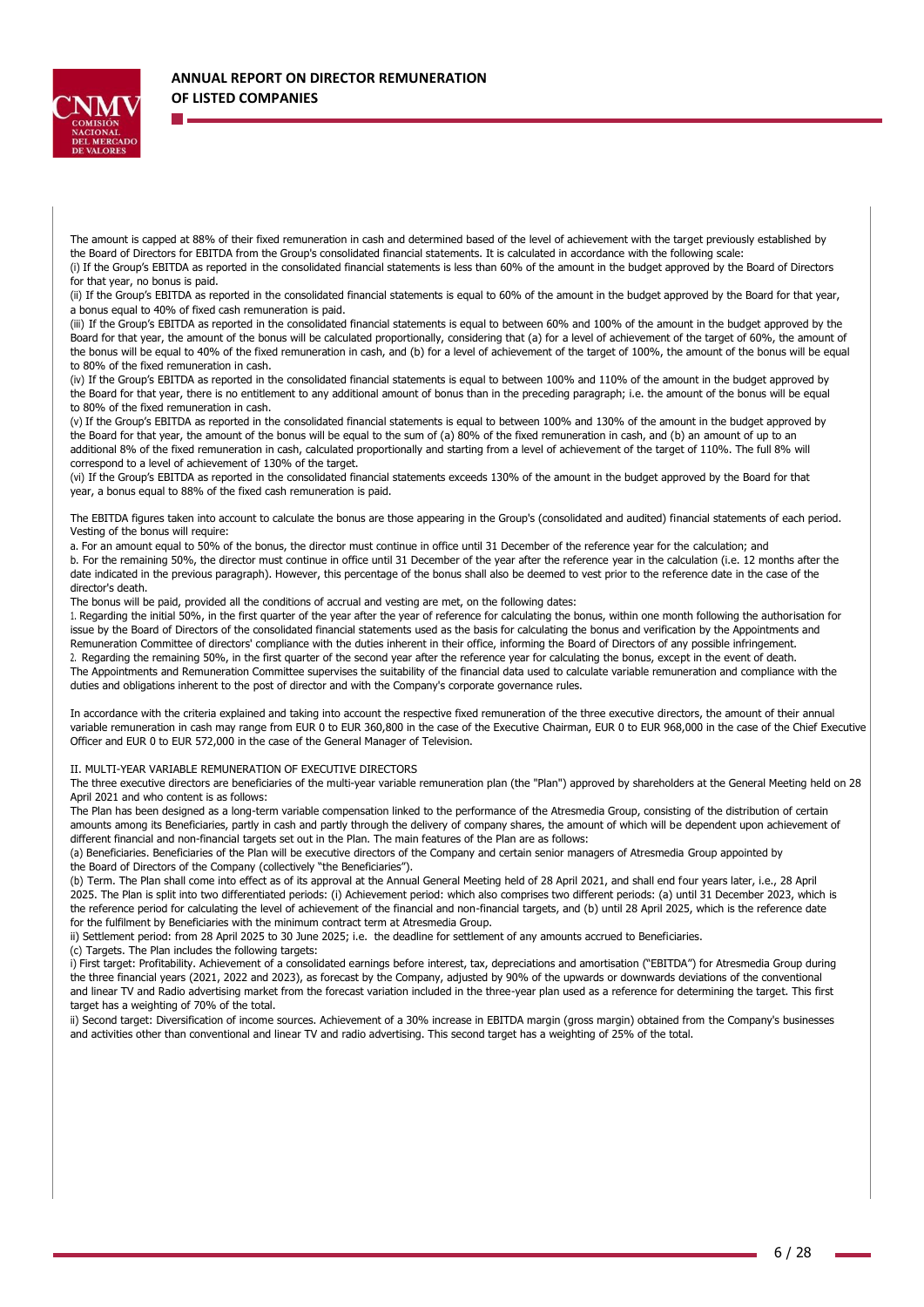

iii) Third target: Achievement of environmental, social and corporate governance ("ESG") goals. The Company must achieve at least 50% of the sustainability (ESG) goals related to: (i) compliance with, at least, 85% of the recommendations in the Good Governance Code of Listed Companies applicable to the Company; (ii) maintenance of a significant reserve of free air time for NGO campaigns; (iii) maintenance and increase in the percentage of subtitling hours in the programming grid; and (iv) the score obtained by Atresmedia Group in the "Carbon Disclosure Project" report. This third target has a weighting of 5% of the total. Despite the Plan's multi-year nature, if the profitability target set out in paragraph i) above is achieved during the first two years of the term (i.e., 2021 and 2022), Beneficiaries will be entitled to receive the part of the incentive for this Plan target, subject in any case to compliance with the minimum contract term requirement.

Beneficiaries' entitlement to receive the related amount in cash and shares under the Plan is contingent on their continued employment in Atresmedia Group through the entire term of the Plan, i.e., until 28 April 2025, except in certain cases in which termination is not due to causes attributable to the Beneficiary. This aim of this requirement was retain and encourage Beneficiaries, reinforcing their long-term engagement to Atresmedia Group and its stakeholders. (d) Clawback clause. The Remuneration Plan includes a clawback cause whereby Beneficiaries must reimburse, proportionally, any amounts received if (i) the data used for the calculation and settlement of the Plan are subsequently shown to be inaccurate or (ii) the Beneficiaries, during the term of the Plan, have committed any serious or culpable breach of their duties of loyalty, diligence or good faith, or of any other obligations undertaken as a result of employment at the Group or the contractual obligations in their service agreements.

(e) Verification and settlement period, and payment date of the remuneration. In line with good practice in corporate governance and, especially, Recommendation 59 of the Good Governance Code of Listed Companies, the Plan establishes a sufficient amount of time to verify the accuracy of the data used to determine the scope of the financial and non-financial targets and to verify and confirm that they have been effectively met.

Beneficiaries' entitlement to receive the related amount under the Plan vests on 28 April 2025, on completion of the four-year term. Settlement and payment of the amount accrued shall be made no later than 30 June 2025.

(f) Maximum amount of the remuneration. The maximum remuneration payable to all Beneficiaries of the Plan for achievement of 100% of maximum targets is an amount equal to 10% of the average actual EBITDA obtained in 2021, 2022 and 2023.

In any event, the maximum remuneration that can be accrued under the Plan is TWENTY MILLION EUROS (€20,000,000.-).

(g) Method of payment. Of the amount of the remuneration to which Beneficiaries are entitled under the Plan, 90% will be paid in cash and 10% in Atresmedia Corporación shares out of treasury stock. If necessary, the Company would buy back additional shares to execute the Plan due to achievement of targets.

The shares and the amount in cash shall be delivered on the settlement date indicated above. Delivery shall also be contingent on Beneficiaries' continued employment at Atresmedia Group until 28 April 2025. The maximum number of shares to be allocated under the Plan is the result of dividing 10% of the maximum amount to be delivered to Beneficiaries (in the event of maximum achievement of the Plan targets) by the market price of the shares on the date of approval of the Plan at the Annual General Meeting.

Company shares to be delivered to each Beneficiary are those that correspond to each beneficiary according to his or her percentage participation in the Plan. The net number of shares to be delivered will be the number after applying and deducting amounts paid in advanced for this portion of the remuneration. The Company may sell a sufficient number of shares allocated to each Beneficiary on the market to use the price obtained to make the relevant payment on account, before delivering the rest of the shares.

In accordance with Recommendation 62 of the Good Governance Code of Listed Companies, following the award of shares, executive directors are not allowed to transfer their ownership until a period of three years has elapsed. An exception is made in cases where the director has, at the time of the transfer or exercise of options or rights, a net economic exposure to changes in the share price for a market value equivalent to an amount of at least his or her fixed annual remuneration through the ownership of shares, options or other financial instruments. The foregoing shall not apply to shares that the director may need to dispose of to meet the costs related to their acquisition or, upon favourable assessment of the Appointments and Remuneration Committee to address any ordinary situation that may arise and so require.

#### III.- CLAWBACK OF VARIABLE REMUNERATION

Executive directors forfeit all rights to and, where applicable, must repay, proportionally, to the Company any annual variable remuneration in the following situations: (a) reissue of the Company's separate or consolidated financial statements; or (b) failure to comply with the duties inherent in the post.

Therefore, depending on when the Company becomes aware of the evidence affecting the settlement of the variable remuneration and whether it has actually been paid, the director shall cease, proportionally, to receive it, or must reimburse, proportionally, the amount already received.

The amounts affected are all gross remuneration items accrued by reason of the results of the year in respect of which the financial statements were reissued, in the circumstances of section (a) above; or accrued in respect of the year in which an executive director failed to perform his or her duties, as provided for in section (b).

The multi-year remuneration plan also includes a clawback cause whereby the executive directors who are Beneficiaries must reimburse, proportionally, any amounts received if (i) the data used for the calculation and settlement of the Plan are subsequently shown to be inaccurate or (ii) the Beneficiaries, during the term of the Plan, have committed any serious or culpable breach of their duties of loyalty, diligence or good faith, or of any other obligations undertaken as a result of employment at Atresmedia Group or of the contractual terms of their service agreement.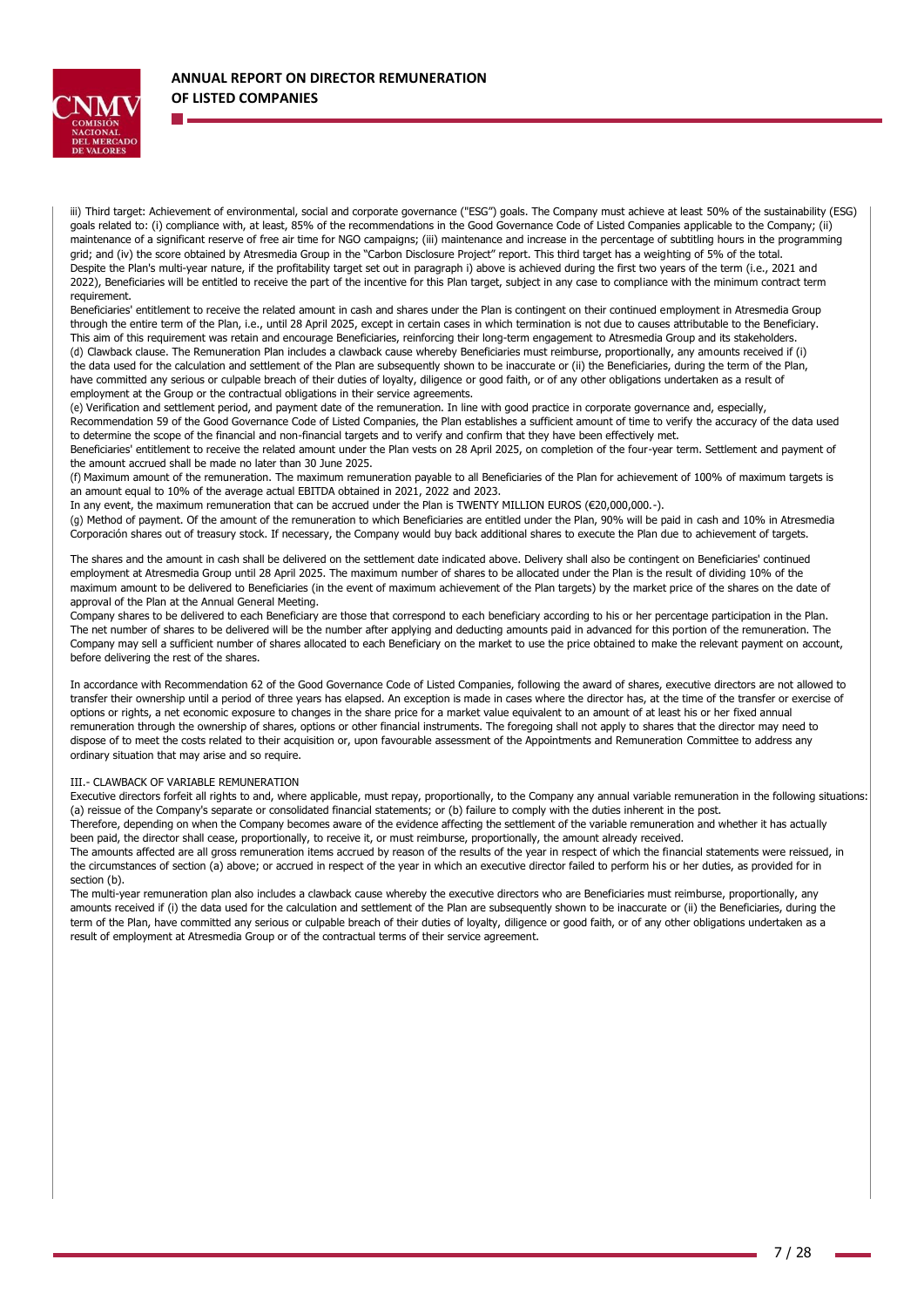

The minimum contract term or continued employment or directorship in the multi-year remuneration plan between the date for achievement of targets (i.e. 31 December 2023) and settlement (between April and June 2025) assumed by Beneficiaries provides an additional guarantee to the Company enabling it to verify the data on which the calculations are based and, where applicable, any potential errors or relevant circumstances arising that affect this remuneration and imply total or partial loss of this remuneration.

Pursuant to a resolution by the Board of Directors, the Chairman shall be entitled to 18% of the amount finally distributed in execution of this three-year plan, the Chief Executive Officer 25%, and the General Manager of Television 17%.

Taking profit for 2021 as appearing in the annual financial statements authorised for issued, provided that all the necessary requirements that would determine accrual and vesting are met in this and the remaining years of the Plan, the current estimate of the overall maximum amount distributable is €18,000,000. Therefore, on settlement of the Plan, the executive directors could receive, attributable to 2021, the following: the Chairman €1,080,000, the Chief Executive Officer €1,500,000 and the General Manager of Television €1,020,000.

A.1.7 Main characteristics of long-term savings systems. Among other information, indicate the contingencies covered by the scheme, whether it is a defined contribution or a defined benefit scheme, the annual contribution that has to be made to defined contribution schemes, the benefits to which directors are entitled in the case of defined benefit schemes, the vesting conditions of the economic rights of directors and their compatibility with any other type of payment or indemnification for early termination or dismissal, or deriving from the termination of the contractual relationship, in the terms provided, between the company and the director.

Indicate whether the accrual or vesting of any of the long-term savings plans is linked to the attainment of certain objectives or parameters relating to the director's short- or long-term performance.

There are no long-term saving schemes for directors.

A.1.8 Any type of payment or severance pay for early termination or dismissal of the director, or deriving from the termination of the contractual relation, in the terms provided, between the company and the director, whether voluntary resignation by the director or dismissal of the director by the company, as well as any type of agreement reached, such as exclusivity, post-contractual non-competition, permanence or loyalty, which entitle the director to any type of remuneration.

For the Executive Chairman, there is no type of payment or severance pay in the situations described in this section.

Where the company decides to terminate the Executive Chairman's contract, it must give notice of three (3) months. This notice period may, however, be substituted, partially or fully, by severance pay equal to the fixed remuneration in cash related to the period for which notice was not given. If it is the Chairman who decides to terminate the contract, he must give the same three (3) months' notice.

The contracts with the Chief Executive Officer and the General Manager of Television (hereinafter the "executive directors") include the indemnities provided for in the Company's remuneration policy, with the following scope:

(a) Non-competition period: one (1) year from the termination of the contract. For this undertaking, the executive director will receive a total gross amount equal to one year of total salary (fixed remuneration and variable remuneration in cash received in the last twelve (12) months). Payment will be made during the noncompetition period in twelve (12) equal payments.

Assuming non-compliance by the executive director with this obligation, the payments will cease and he or she must return to the Company the amounts received in this connection plus an indemnity in an amount equal to the total compensation agreed of one year of total salary (fixed and variable remuneration in cash) equal to the amount received by the executive director in the last twelve (12) months before the contract termination, without prejudice to any claims for damages that this could give rise to.

Whether or not the non-competition clause is enforced and, therefore, the remuneration is paid depends exclusively on the Company and its assessment of competition or not at that time of effective interest of an industrial competitor, so the company may waive the non-competition agreement and related payment.

(b) For contract termination and change of shareholders: In the event the executive director's contract is terminated unilaterally by the Company or the executive director for breaches by the Company without the executive director having committed any serious and culpable breach of his or her duties as director or contractual obligations justifying the termination, the executive director will be entitled to severance pay equal to two years of total salary (fixed and variable remuneration in cash received in the last twenty-four (24) months.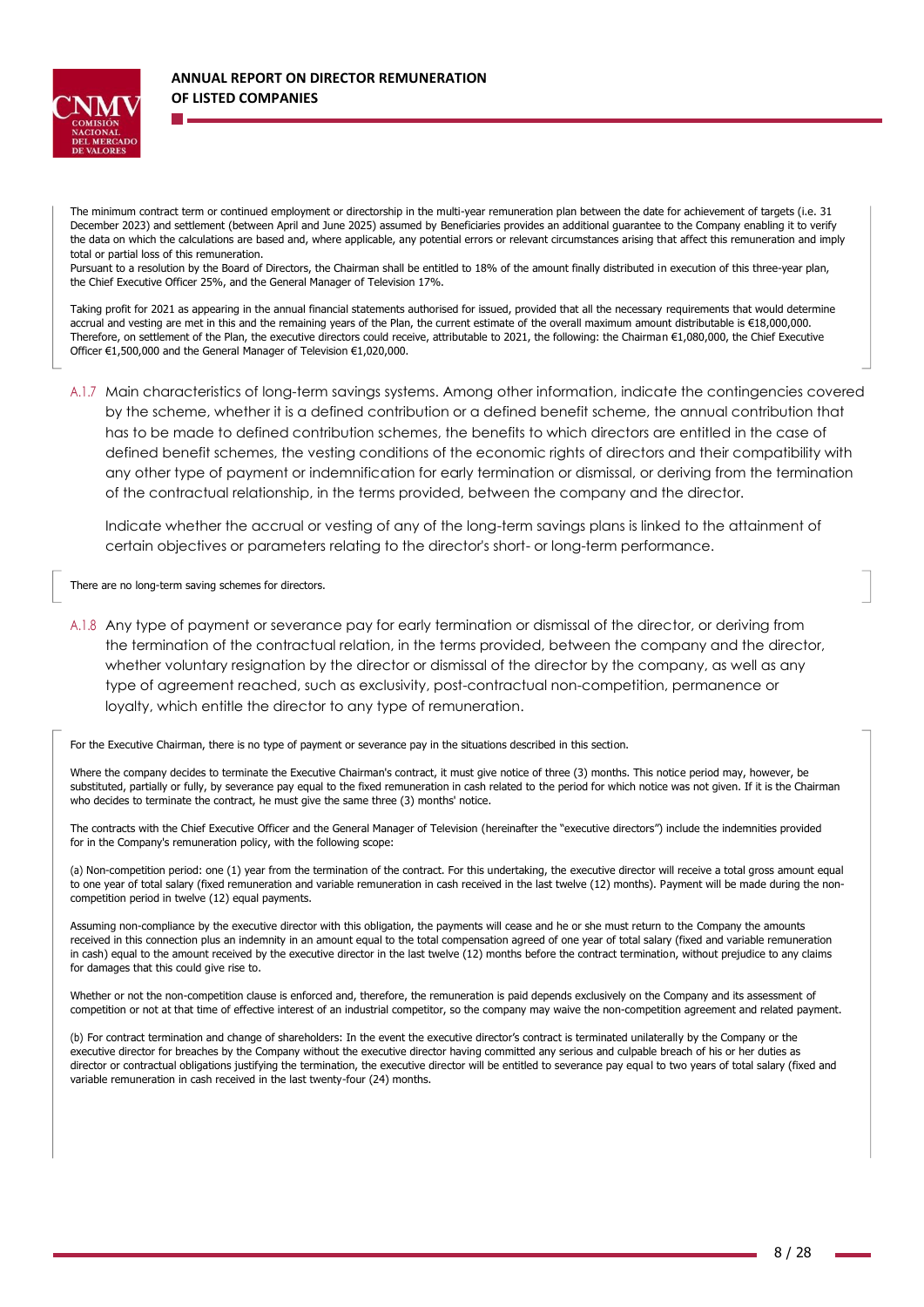

The executive director has the right to terminate his or her contract voluntarily with the same severance - two years of total gross salary (fixed and annual variable remuneration in cash received in the last twenty-four (24) months) - in the event of a change in control of the company or similar (sale or transfer of a relevant part of the business, integration into another business group).

If the Company decides to terminate the executive director's contract, it must give three (3) months' notice, which may, however, be replaced, in whole or in part, by an indemnity equal to fixed cash remuneration for the period of notice not given, which would be added to any other indemnity due to the executive director.

A.1.9 Indicate the conditions that the contracts of executive directors performing senior management functions should contain. Among other things, information must be provided on the duration, limits on amounts of indemnification, minimum contract term clauses, notice periods and payment in lieu of these notice periods, and any other clauses relating to signing bonuses, as well as compensation or golden parachute clauses for early termination of the contractual relationship between the company and the executive director. Include, among others, the pacts or agreement on non-competition, exclusivity, minimum contract terms and loyalty, and post-contractual non-competition, unless these have been explained in the previous section.

The executive chairman has a permanent contract, although it terminates if he resigns from this position, for any reason, without giving rise to entitlement to any type of severance pay. Either party may decide to terminate the contract early, with three months' notice (which may be replaced, in whole or in part, by cash compensation equivalent to the related remuneration for that period of notice) and without any additional requirement or compensation for contract termination.

The other two executive directors' contracts are permanent. The remaining issues are addressed in the preceding section.

A.1.10 The nature and estimated amount of any other supplementary remuneration that will be accrued by directors in the current year in consideration for services rendered other than those inherent in their position.

Proprietary director Mauricio Casals Aldama provided regular advisory services other than the services inherent in his position as director to Atresmedia Group in 2021 and will do so in 2022. The estimated amount of fees receivable in 2022 in this connection is EUR 593,000.

No other director provided professional services to the Company in 2021 other than those inherent in their post as director and none are expected to do so in 2022.

A.1.11 Other items of remuneration such as any deriving from the company's granting the director advances, loans or guarantees or any other remuneration.

There are no other remuneration items of this kind, or that are similar or comparable to advance payments, loans or guarantees.

A.1.12 The nature and estimated amount of any other planned supplementary remuneration to be accrued by directors in the current year that is not included in the foregoing sections, whether paid by the company or by another group company.

There is no supplementary remuneration other than items explained in previous sections paid by the Company or another Group company.

A.2. Explain any significant change in the remuneration policy applicable in the current year resulting from:

a) A new policy or an amendment to a policy already approved by the General Meeting.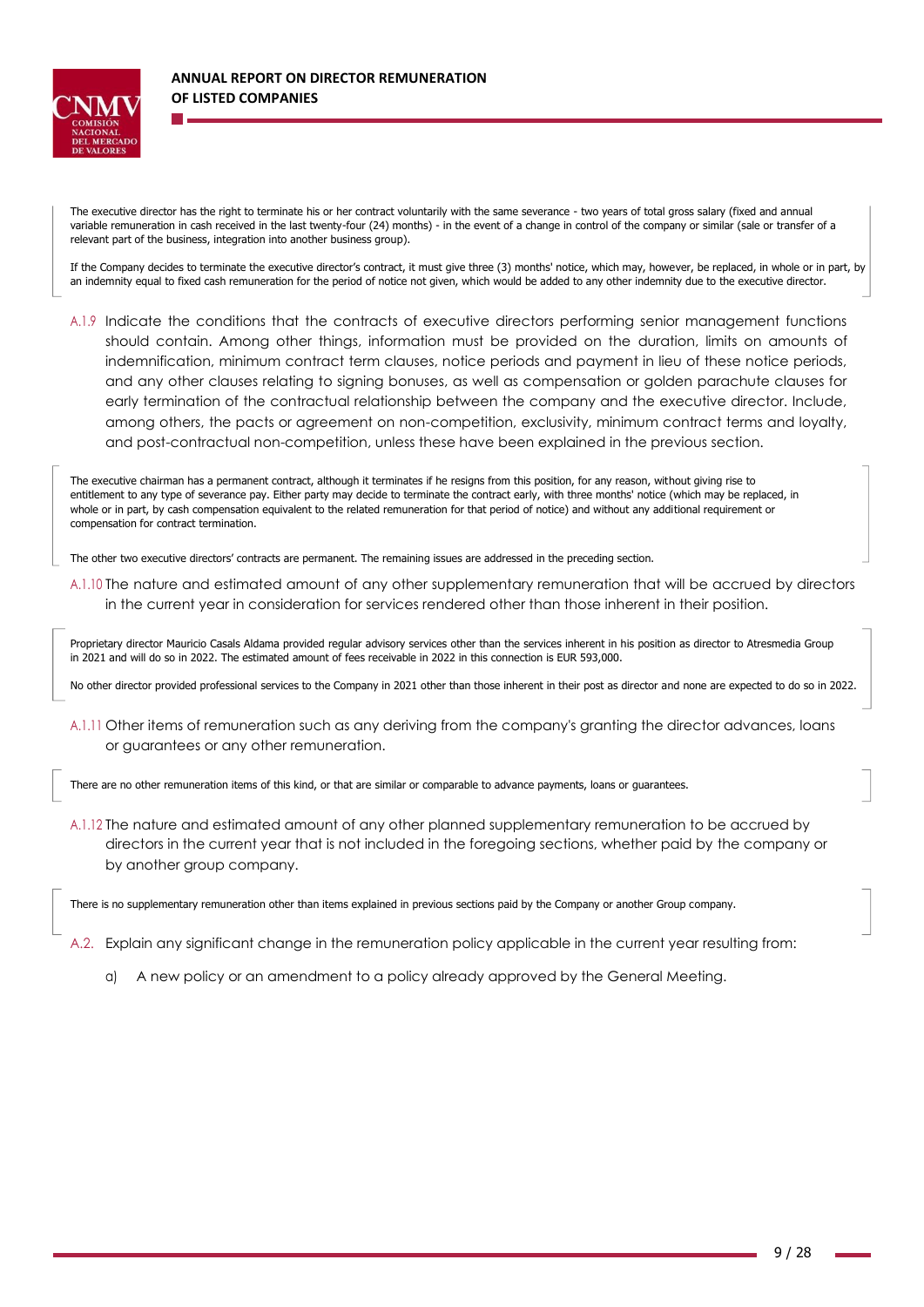

- b) Significant changes in the specific determinations established by the board for the current year regarding the remuneration policy in force with respect to those applied in the previous year.
- c) Proposals that the Board of Directors has agreed to submit to the general shareholders' meeting to which this annual report will be submitted and for which it is proposed that they be applicable to the current year.

The Appointments and Remuneration Committee plans to consider a possible long-term variable remuneration for executive directors linked to the achievement of Group profit from new income sources other than advertising and, therefore, to value creation for the Company and shareholders via the distribution of additional dividends linked to the achievement of profits beyond those from Atresmedia's recurring, core business.

Once looking at alternatives, it will report to the Board of Directors and, if approval is given, it would submit a proposal to the General Meeting to amend the current director remuneration policy.

A.3. Identify the direct link to the document containing the company's current remuneration policy, which must be available on the company's website.

[https://www.atresmediacorporacion.com/documents/2017/04/20/91AE434F-A60A-411E-8EB8-0DE561B503F1/politica\\_de\\_remuneraciones21.pdf](http://www.atresmediacorporacion.com/documents/2017/04/20/91AE434F-A60A-411E-8EB8-0DE561B503F1/politica_de_remuneraciones21.pdf)

A.4. Explain, taking into account the data provided in Section B.4, how account has been taken of the voting of shareholders at the General Shareholders' Meeting to which the annual report on remuneration for the previous year was submitted on a consultative basis.

The outcome of the consultative vote on the 2020 Annual Report on Director Remuneration was that a majority of shareholders in attendance or represented at the General Meeting held on 28 April 2021, at first call, voted in favour of the report.

Specifically, 99.780% of share capital presented or represented at the General Meeting voted in favour of this annual director remuneration report, 0.175% voted against, and 0.045% abstained.

At the same General Meeting, approval was given to the multi-year variable remuneration plan for executive directors, with 99.450% of share capital present or represented voting in favour; 0.518% against and 0.032% abstaining.

Lastly, for the new directors' remuneration policy, which included that multi-year variable remuneration plan, 99.027% of the share capital present or represented voted in favour, 0.946% voted against and 0.027% abstained.

As explained previously, the new remuneration policy, in force since 2021, is largely similar to the previous policy. The only notable difference was the inclusion of the long-term variable remuneration plan for executive directors.

#### **B. OVERALL SUMMARY OF HOW REMUNERATION POLICY WAS APPLIED DURING THE YEAR LAST ENDED**

B.1.1 Explain the process followed to apply the remuneration policy and determine the individual remuneration contained in Section C of this report. This information will include the role played by the remuneration committee, the decisions taken by the Board of Directors and the identity and role of any external advisors whose services may have been used in the process of applying the remuneration policy in the year last ended.

Atresmedia's director remuneration policy was applied according to plan in 2021, with no unforeseen or extraordinary events or circumstances. The involvement of external advisors was not required.

Settlement of executive directors' fixed remuneration arises from enforcement of their respective service contracts and does not require any special process. Annual variable remuneration is determined (along with the percentage of related fixed salary) after the authorisation for issue of the annual financial statements by the Board of Directors based on a favourable report from the Audit and Control Committee and an unqualified opinion of the external auditor. The audited financial statement for each year are those approved at the related General Meeting.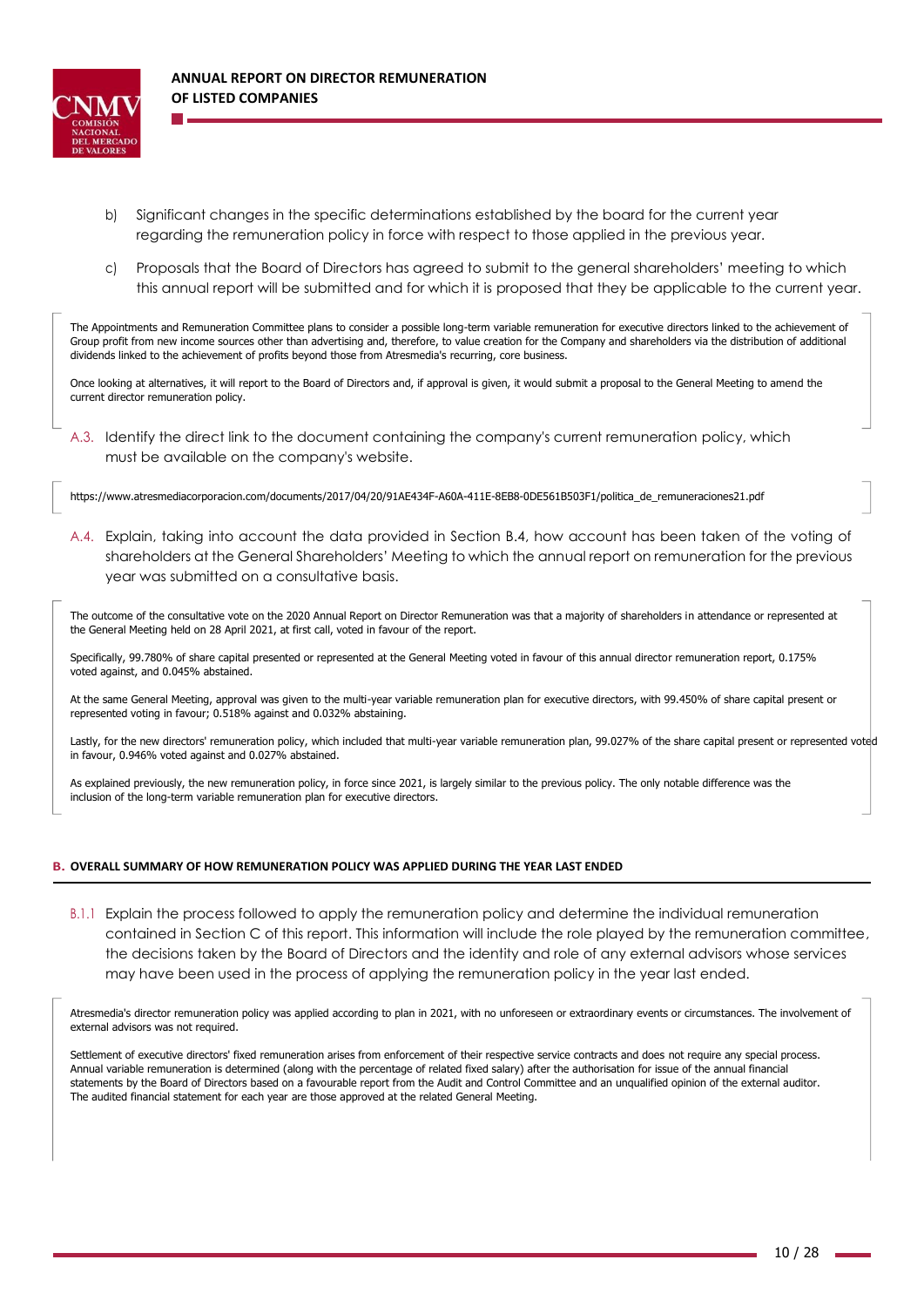

At its meeting held in February 2021, the Appointment and Remuneration Committee verified that there was no cause to apply the contractual clauses in executive directors' existing contracts regarding potential adjustment of their annual variable remuneration in 2020. It also verified that the financial statements to which the two parts of accrual and settlement of this remuneration in 2021 had been authorised for issue or approved at the related General Meeting. The committee also considered it had evidence of the executive directors' compliance with the duties and obligations inherent to their post and with Atresmedia Corporación's corporate governance rules.

B.1.2 Explain any deviation from the procedure established for the application of the remuneration policy that has occurred during the year.

There was no deviation from the procedure established for the application of the remuneration policy in 2021.

B.1.3 Indicate whether any temporary exception has been applied to the remuneration policy and, if so, explain the exceptional circumstances that have led to the application of these exceptions, the specific components of the remuneration policy affected and the reasons why the entity believes that these exceptions have been necessary to serve the long-term interests and sustainability of the society as a whole or ensure its viability. Similarly, quantify the impact that the application of these exceptions has had on the remuneration of each director over the year.

No temporary exceptions were applied to the remuneration policy.

B.2. Explain the different actions taken by the company in relation to the remuneration system and how they have contributed to reducing exposure to excessive risks, aligning it with the long-term objectives, values and interests of the company, including a reference to the measures adopted to ensure that the long-term results of the company have been taken into consideration in the remuneration accrued. Ensure that an appropriate balance has been attained between the fixed and variable components of the remuneration, the measures adopted in relation to those categories of personnel whose professional activities have a material effect on the company's risk profile and the measures in place to avoid any possible conflicts of interest.

The calculation of executive directors' annual variable remuneration in cash is linked to the achievement of the EBITDA target for the year in addition to their good governance obligations as directors. Therefore, it is aligned with the interests of shareholders, preventing potential exposure to excessive risk-taking that could require additional or complementary control measures.

Part of the annual variable remuneration is subject to fulfilment of the minimum contract term requirement: 50% vests on 31 December of the reference year of the remuneration and the other 50% a year later, thus reinforcing their commitment to the Company's long-term objectives and interests. The possibility that this variable remuneration may be negatively affected by directors' failure to comply with the duties inherent to their office reinforces their engagement to the Company's reputation and the effectiveness of its corporate governance model.

The inclusion of targets linked to future profitability, diversification of income sources and delivery of ESG goals into the long-term variable remuneration scheme, coupled with payment of part of the remuneration out of treasury shares, increases the relative weight of the component linked to long-term objectives in directors' overall remuneration and, therefore, actually reinforces convergence with the future interests of the Company and its shareholders.

Moreover, the executive director is also required to remain in his or her post for a specified period for the multi-year variable remuneration to vest.

As a counterbalance and to ensure long-term decision-making, the Company has an internal protocol governing the involvement of the Executive Committee in matters that are particularly relevant for Atresmedia Group given their nature, amount or risk. The scope of action attributable in these specific cases is outlined in this internal protocol and includes businesses and exceptional matters for the company, in which the executive committee is called on to act ex-ante for their approval and as an additional measure of collegial knowledge and control. This is without prejudice to the full powers of the Company's Chief Executive Officer, which are not conditioned, limited or restricted in any way. In exceptional cases and cases of urgent need, the executive committee's control and supervisory intervention may take place ex post of the CEO's actions.

Lastly, the Company's shareholder structure provides a natural hedge against the potential for excessive risk-taking by the management team. The existence of two main shareholders with a combined ownership interest of 60.35% of the share capital and with total representation of six (6) proprietary directors (one of whom, the chairman, is also an executive director) out of a total of twelve (12) directors is a key element for ensuring that the long-term vision and strategy outweigh the potential risks of an excessively short-term approach to management.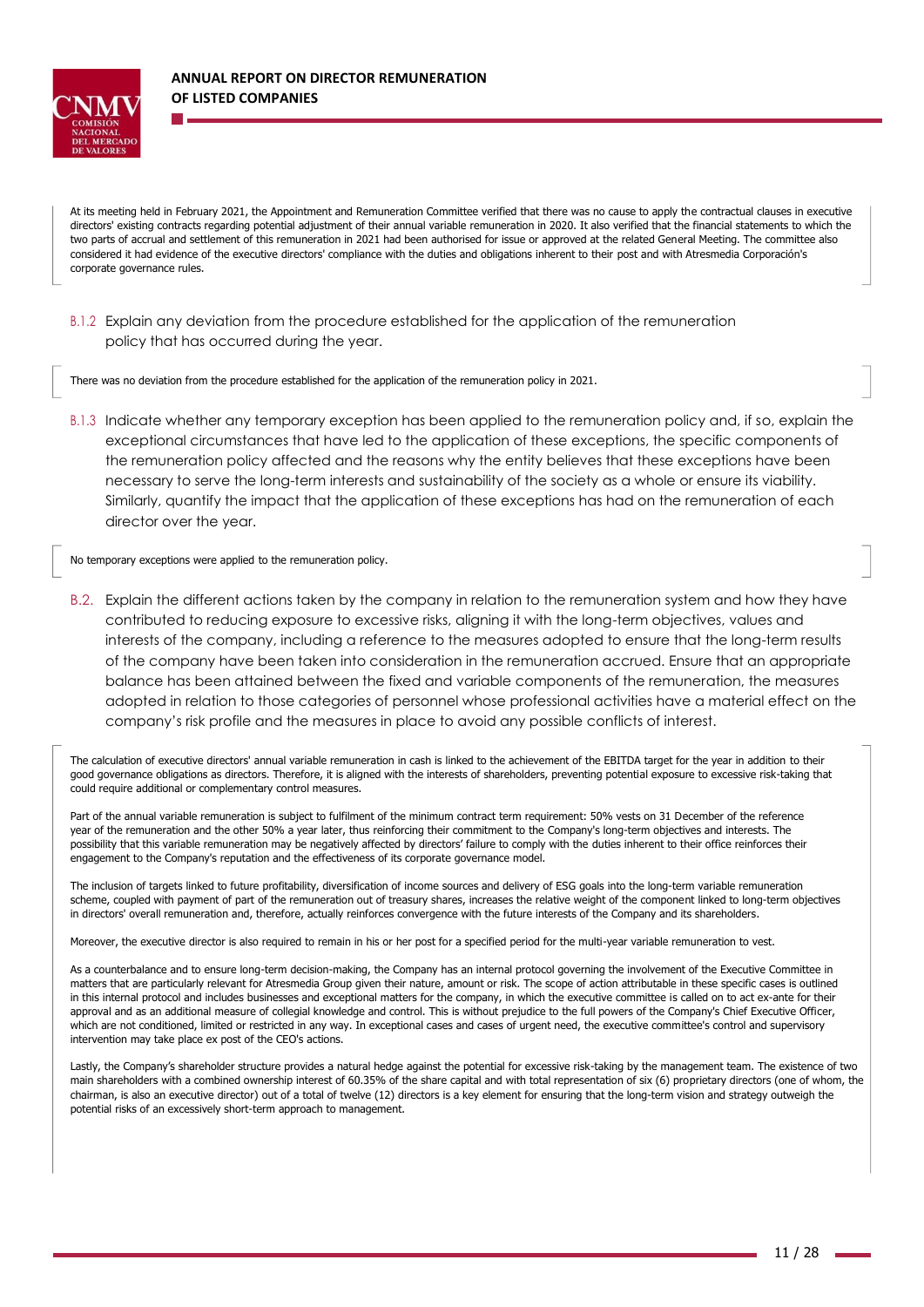

The composition of the Executive Committee should also be highlighted: the two main shareholders have a representation of three proprietary directors (with one of them, the Chairman, also having the status of executive director) out of a total of five directors. The lead independent director is a member of this committee, so the only committee member who is an executive director in the strict sense is the Chief Executive Officer.

Director conflicts of interest are regulated in section v) of the paragraph on directors' duty of loyalty contained in article 34 "Duties of directors and scope of their responsibilities" in the Regulations of the Board of Directors. This article requires directors to avoid any situations that may conflict with the interests of the Company, refraining from certain actions that imply such a conflict and notifying the Board of Directors of any situations of direct or indirect conflict of interests that they or their related parties may have.

In addition, the Code of Conduct is applicable to all Atresmedia Group employees. It outlines the situations in which an employee's personal interests may conflict directly or indirectly with the Group's interests in order to avoid situations that could be considered a conflict of interest and entail risk for the Company.

In 2021, internal control over the effectiveness of the compliance model and preventive control of potential conflicts of interest was expanded through an individual questionnaire on the topic. The questionnaire was filled out by all Group senior and middle managers, which is considered the 'preferred group' for oversight in this respect for their higher capacity of decision-making over the business and its level of risk. Managers used the questionnaire to report responsibly on their current knowledge of internal rules and regulations and the absence of personal conflicts of interest.

B.3. Explain how the remuneration accrued and consolidated over the financial the year complies with the provisions of the current remuneration policy and, in particular, how it contributes to the company's long-term and sustainable performance.

Furthermore, report on the relationship between the remuneration obtained by the directors and the results or other performance measures of the company in the short and long term, explaining, if applicable, how variations in the company's performance have influenced changes in directors' remuneration, including any accrued remuneration payment of which has been deferred, and how such remuneration contributes to the short- and long-term results of the company.

Remuneration accrued and vested in 2021 by the executive directors was in accordance with the remuneration policy in force, with both fixed and variable elements aligned to the policy in terms of amount and criteria for accrual.

I.- EXECUTIVE CHAIRMAN

The remuneration of the Chairman for 2021 was as follows:

Fixed remuneration of EUR 410,000;

Remuneration in kind (life insurance) of EUR 11,673;

Variable remuneration for 2021 (50%) accrued and vested at 31 December 2021, which will be paid in the first quarter of 2022, after verification of achievement of the qualitative and quantitative objectives, of EUR 180,400;

Variable remuneration for 2020 (50%) vested at 31 December 2021, after complying with the requirement of remaining in office at that date, of EUR 100,581. This will be paid in the first quarter of 2022.

#### II.- CHIEF EXECUTIVE OFFICER

The remuneration of the Chief Executive Officer for 2021 was as follows:

Fixed remuneration in cash of EUR 1,100,000;

Remuneration in kind (life and health insurance) of EUR 20,716;

Variable remuneration for 2021 (50%) accrued and vested at 31 December 2021, which will be paid in the first quarter of 2022, after verification of achievement of the qualitative and quantitative objectives, of EUR 480,000;

Variable remuneration for 2020 (50%) vested at 31 December 2021, after complying with the requirement of remaining in office at that date, of EUR 269,852. This will be paid in the first quarter of 2022.

III.- GENERAL MANAGER OF TELEVISIÓN

The remuneration of the General Manager of Televisión for 2021 was as follows: Fixed remuneration in cash of EUR 650,000;

Remuneration in kind (life and health insurance) of EUR 9,343;

Variable remuneration for 2021 (50%) accrued and vested at 31 December 2021, which will be paid in the first quarter of 2022, after verification of achievement of the qualitative and quantitative objectives, of EUR 286,000;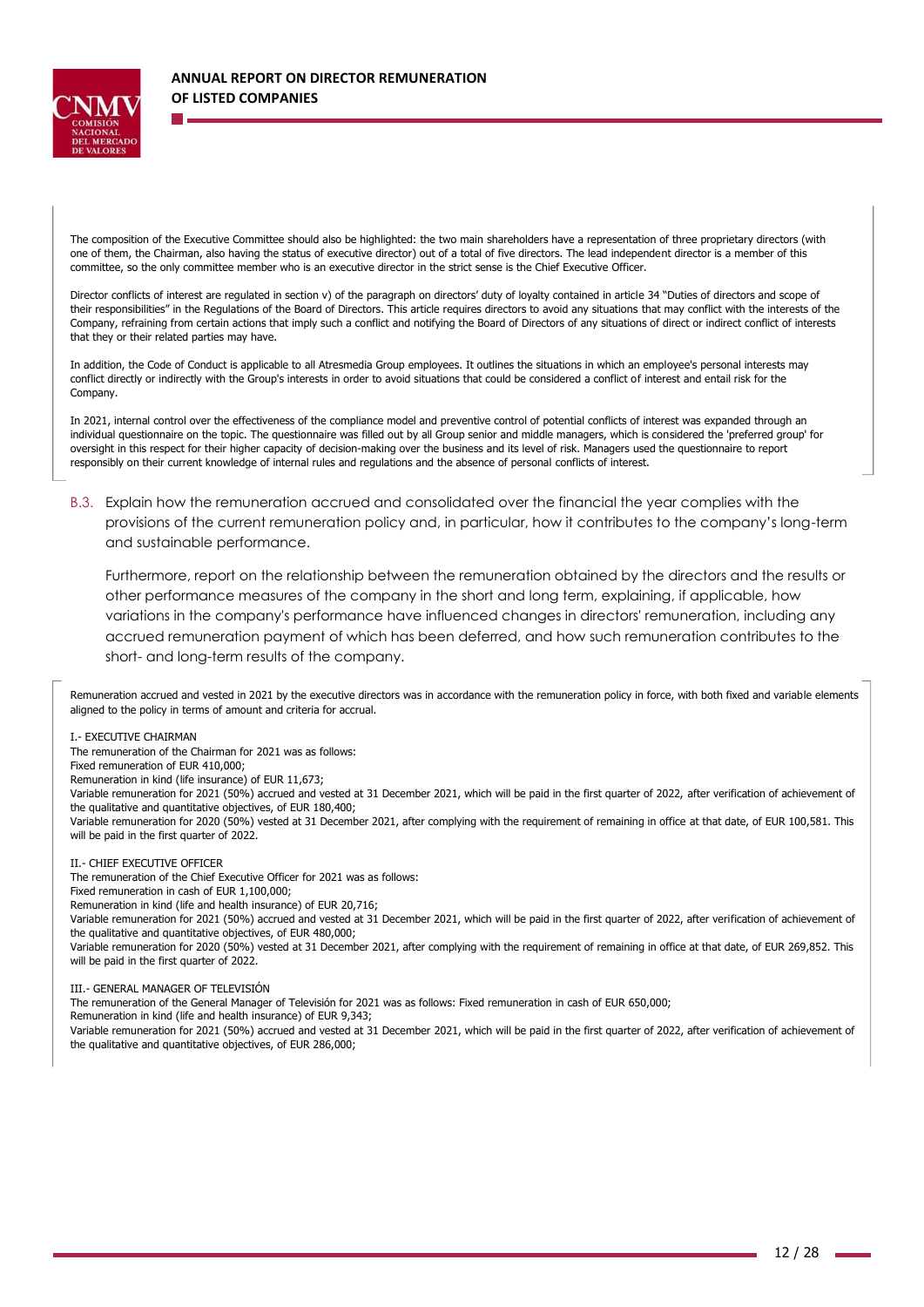

Variable remuneration for 2020 (50%) vested at 31 December 2021, after complying with the requirement of remaining in office at that date, of EUR 159,458. This will be paid in the first quarter of 2022.

B.4. Report on the result of the consultative vote at the General Shareholders' Meeting on remuneration in the previous year, indicating the number of votes in favour, votes against, abstentions and blank ballots:

|                      | <b>Number</b> | % of total      |
|----------------------|---------------|-----------------|
| Votes cast           | 173,593,692   | 76.90           |
|                      | Number        | % of votes cast |
| Votes against        | 303,903       | 0.18            |
| Votes in favour      | 173,210,848   | 99.78           |
| <b>Blank ballots</b> |               | 0.00            |
| <b>Abstentions</b>   | 78,941        | 0.05            |

B.5. Explain how the fixed components accrued and vested during the year by the directors in their capacity as such were determined, their relative proportion with regard to each director and how they changed with respect to the previous year.

Fixed components accrued by external directors (excluding any activity not inherent to their post as director) in 2021 were the same as in the previous fifteen (15) years (i.e. since April 2006). Therefore, they have the same scheme comprising fixed remuneration for membership of management bodies (e.g. Board of Directors and Executive Committee) and fees for attending their meetings, in accordance with the following amounts:

1. Annual remuneration for each member of the Board of Directors of EUR 25,000 and fee for attending Board meetings of EUR 2,000.

2. Annual remuneration for each member of the Executive Committee of EUR 50,000 and fee for attending Executive Committee meetings of EUR 2,500.

3. For the Audit and Control Committee, there is a fee of EUR 2,000 for attending meetings, with no fixed remuneration.

4. For the Appointments and Remuneration Committee, there is a fee of EUR 2,000 for attending meetings, with no fixed remuneration.

In 2021, the Executive Committee and the Board of Directors held eleven (11) meetings, the Audit and Control Committee six (6) and the Appointments and Remuneration Committee two (2).

Internal or executive directors are not entitled to this remuneration.

B.6. Explain how the salaries accrued and vested by each of the executive directors over the past financial year for the performance of management duties were determined, and how they changed with respect to the previous year.

In 2021, salaries due to the three executive directors were determined in accordance with the existing remuneration policy (as explained in the previous point) and with their respective service agreements, which were the same as those applied and in force in previous years.

B.7. Explain the nature and the main characteristics of the variable components of the remuneration systems accrued and vested in the year last ended.

In particular:

a) Identify each of the remuneration plans that determined the different types of variable remuneration accrued by each of the directors in the year last ended, including information on their scope, date of approval, date of implementation, any vesting conditions that apply, periods of accrual and validity, criteria used to evaluate performance and how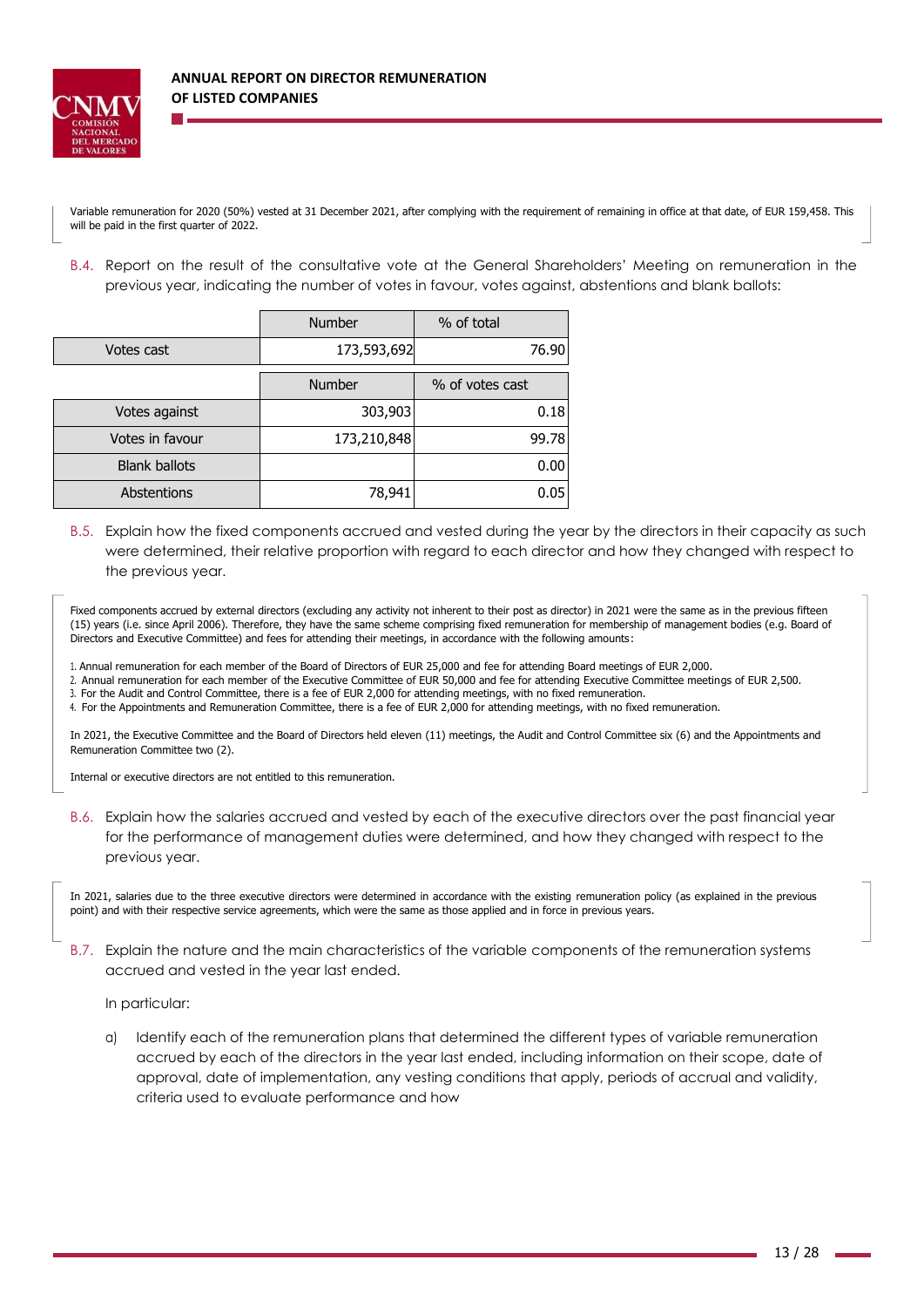

this affected the establishment of the variable amount accrued, as well as the measurement criteria used and the time needed to be able to adequately measure all the conditions and criteria stipulated, explaining the criteria and factors applied in regard to the time required and the methods of verifying that the performance or any other kind of conditions linked to the accrual and vesting of each component of variable remuneration have effectively been met.

- b) In the case of share options and other financial instruments, the general characteristics of each plan must include information on the conditions both for acquiring unconditional ownership (vesting) of these options or financial instruments and for exercising them, including the exercise price and period.
- c) Each director that is a beneficiary of remunerations systems or plans that include variable remuneration, and his or her category (executive director, external proprietary director, external independent director or other external director).
- d) Information is to be provided on any periods for accrual, vesting or deferment of payment of vested amounts applied and/or the periods for retention/unavailability of shares or other financial instruments, if any.

Explain the short-term variable components of the remuneration systems:

The variable remuneration of the three executive directors is determined exclusively in accordance with the level of achievement of the EBITDA target approved by the Board of Directors in the annual budget. The level of achievement is calculated based on the audited financial statements approved at the General Meeting.

The new multi-year variable remuneration in the current remuneration policy is described in detail in this report and also covers executive directors. It became effective in 2021 and, with it, obligations to meet financial and non-financial targets for three straight years; i.e. 2021 to 2023. The directors included in the plan must also continue to hold the post of director until the end of 2024. In general, achievement of the targets is evaluated overall, not each year. Therefore, performance is subject to verification at the end of 2023, notwithstanding the minimum contract term requirement. However, the plan includes specific treatment for the EBITDA target, which may have an effect depending on the actual results of 2021 and 2022. For instance, assuming that at least 90% of target is achieved, according to the metrics for this measurement, part of the total EBITDA target will be considered to have been fulfilled.

Explain the long-term variable components of the remuneration systems:

The long-term variable remuneration plan for executive directors described in section A.1.6 (II) above became effective in 2021.

B.8. Indicate whether certain variable components have been reduced or clawed back when, in the former case, payment of non-vested amounts has been deferred or, in the latter case, they have vested and been paid, on the basis of data that have subsequently been clearly shown to be inaccurate. Describe the amounts reduced or clawed back through the application of the "malus" (reduction) or clawback clauses, why they were implemented and the years to which they refer.

The data for 2019 and 2020 used to determine the ordinary variable remuneration settled in 2021 were approved by shareholders at the General Meeting based on a fully favourable report by the external auditor, without no clear inaccuracies uncovered subsequently. Therefore, the circumstances did not arise requiring the hypothetical application of the contractual clawback or malus clauses of the annual variable remuneration.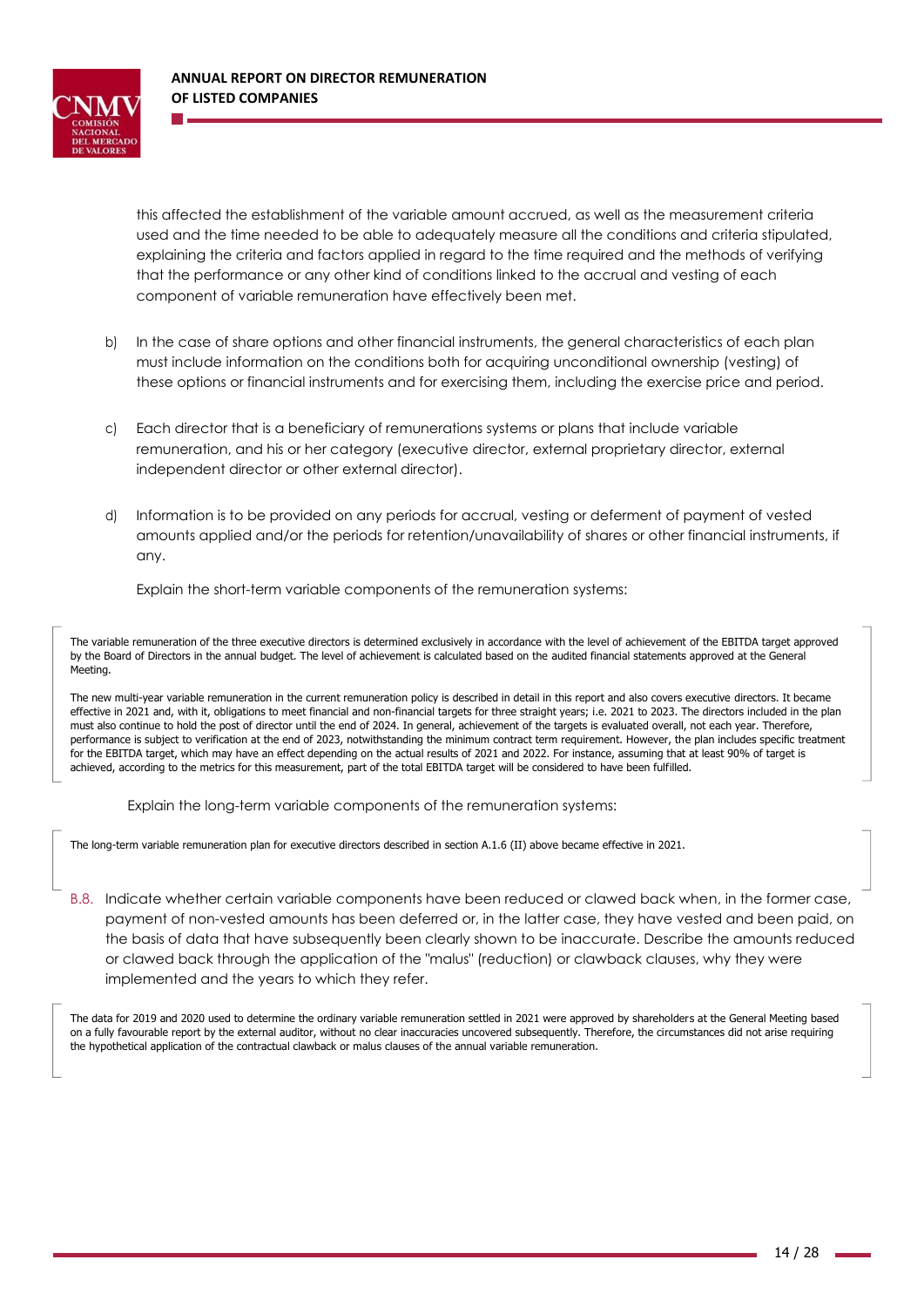

B.9. Explain the main characteristics of the long-term savings schemes where the amount or equivalent annual cost appears in the tables in Section C, including retirement and any other survivor benefit, whether financed in whole or in part by the company or through internal or external contributions, indicating the type of plan, whether it is a defined contribution or defined benefit plan, the contingencies covered, the conditions on which the economic rights vest in favour of the directors and their compatibility with any type of indemnification for early termination or cessation of the contractual relationship between the company and the director.

There are no plans with these characteristics.

B.10. Explain, where applicable, the indemnification or any other type of payment deriving from the early cessation, whether at the company's or the director's initiative, or from the termination of the contract in the terms provided therein, accrued and/or received by directors during the year last ended.

No payment of this type was made in 2021.

B.11. Indicate whether there have been any significant changes in the contracts of persons exercising senior management functions, such as executive directors, and, if so, explain them. In addition, explain the main conditions of the new contracts signed with executive directors during the year, unless these have already been explained in Section A.1.

There were no changes in the contracts of the three executive directors in 2021.

B.12. Explain any supplementary remuneration accrued by directors in consideration of the provision of services other than those inherent in their position.

There is no supplementary remuneration. Executive directors receive the amounts stipulated in their respective service agreements, as described in detail in this report. External directors receive the established remuneration in the form of attendance fees and fixed remuneration, also as described herein. One external director also receives remuneration for providing professional services unrelated to his activity as director.

B.13. Explain any remuneration deriving from advances, loans or guarantees granted, indicating the interest rate, their key characteristics and any amounts returned, as well as the obligations assumed on their behalf by way of guarantee.

There is no remuneration of this kind.

B.14. Itemise the remuneration in kind accrued by the directors during the year, briefly explaining the nature of the various salary components.

The Company bears the cost of a life and disability insurance policy for the Executive Chairman, with a maximum cost of EUR 15,000 per year.

In the case of the Chief Executive Officer, the company bears the cost of two insurance policies: one for health coverage (up to a maximum amount of EUR 20,000 a year, which includes direct family members as beneficiaries) and a life and disability insurance policy (with a maximum cost of EUR 15,000 a year).

In the case of the General Manager of Television, the company bears the cost of two insurance policies: a health insurance policy (for a maximum amount of EUR 15,000 a year, which includes direct family members as beneficiaries) and a life and disability insurance policy (with a maximum cost of EUR 10,000 a year).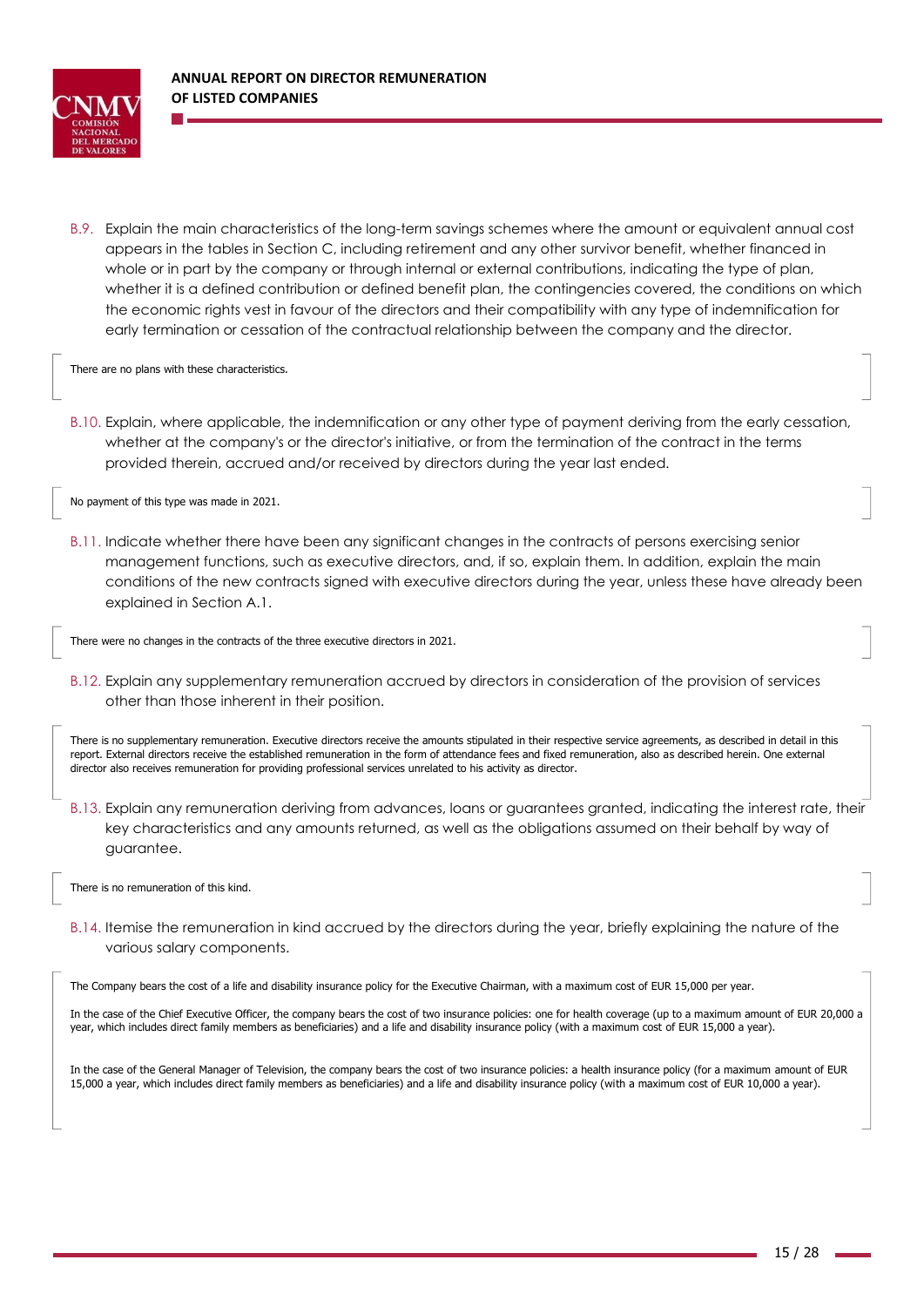

B.15. Explain the remuneration accrued by any director by virtue of payments made by the listed company to a third company in which the director provides services when these payments seek to remunerate the director's services to the company.

There is no remuneration of this type.

B.16. Explain and detail the amounts accrued in the year in relation to any other remuneration concept other than that set forth above, whatever its nature or the group entity that pays it, including all benefits in any form, such as when it is considered a related-party transaction or, especially, when it significantly affects the true image of the total remuneration accrued by the director. Explain the amount granted or pending payment, the nature of the consideration received and the reasons for those that would have been considered, if applicable, that do not constitute remuneration to the director or in consideration for the performance of their executive functions and whether or not has been considered appropriate to be included among the amounts accrued under the "Other concepts" heading in Section C.

There are no other items of remuneration.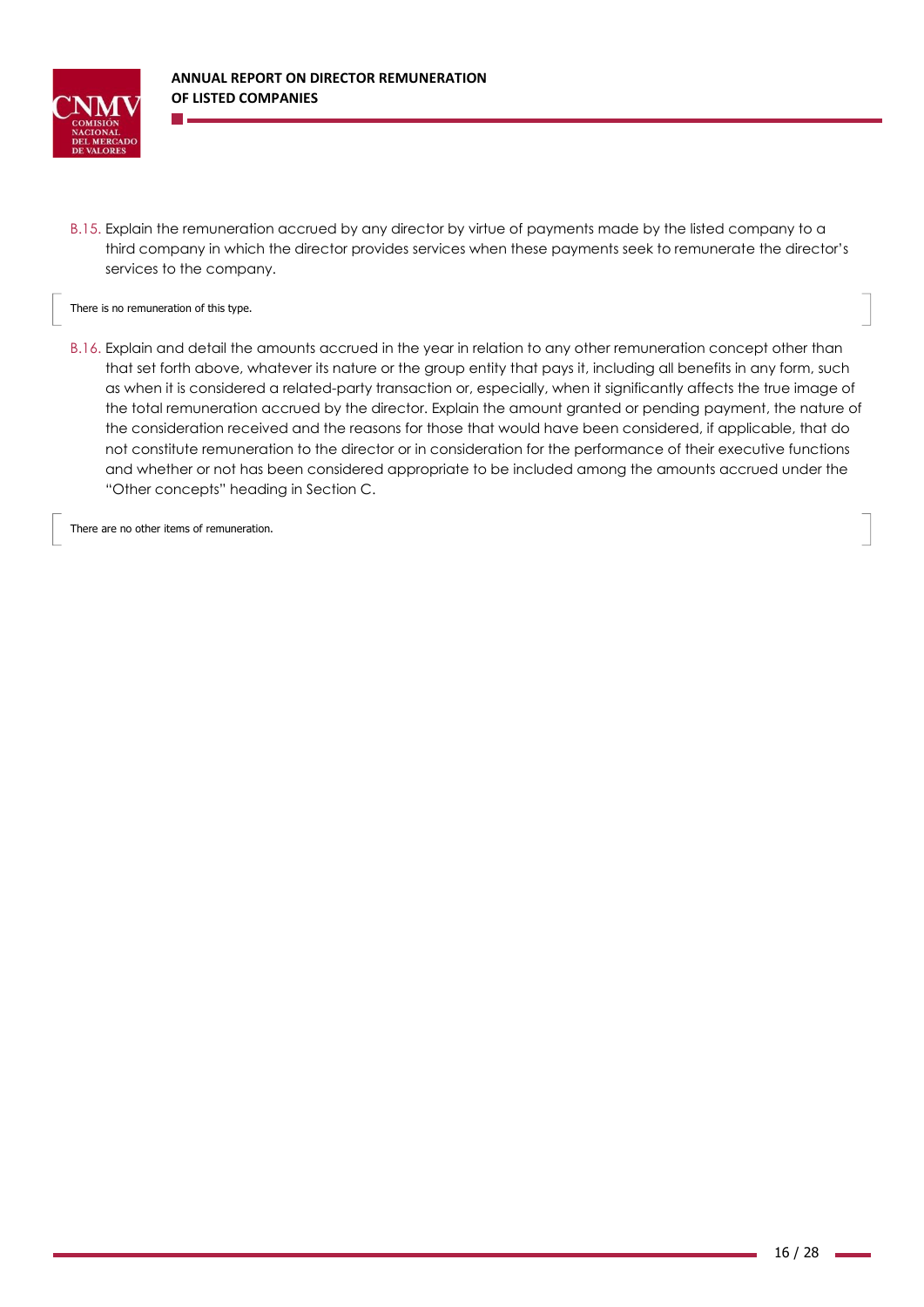

#### **C. ITEMISED INDIVIDUAL REMUNERATION ACCRUED BY EACH DIRECTOR**

<u> Tanzania (h. 1878).</u>

| Name                        | <b>Type</b>                 | Period of accrual in 2021     |
|-----------------------------|-----------------------------|-------------------------------|
| JOSÉ CREUHERAS MARGENAT     | <b>Executive Chairman</b>   | From 01/01/2021 to 31/12/2021 |
| SILVIO GONZÁLEZ MORENO      | Chief Executive Officer     | From 01/01/2021 to 31/12/2021 |
| JAVIER BARDAJÍ HERNANDO     | Executive director          | From 01/01/2021 to 31/12/2021 |
| MAURICIO CASALS ALDAMA      | Proprietary Director        | From 01/01/2021 to 31/12/2021 |
| MARCO DRAGO                 | Proprietary Director        | From 01/01/2021 to 31/12/2021 |
| PATRICIA ESTANY PUIG        | <b>Independent Director</b> | From 01/01/2021 to 31/12/2021 |
| CARLOS FERNÁNDEZ SANCHIZ    | Proprietary Director        | From 01/01/2021 to 31/12/2021 |
| ROSA MARÍA LLEAL TOST       | <b>Independent Director</b> | From 28/04/2021 to 31/12/2021 |
| <b>ELMAR HEGGEN</b>         | Proprietary Director        | From 01/01/2021 to 31/12/2021 |
| MÓNICA RIBÉ SALAT           | <b>Independent Director</b> | From 01/01/2021 to 31/12/2021 |
| <b>BEATRIZ ROGER TORRES</b> | <b>Independent Director</b> | From 28/04/2021 to 31/12/2021 |
| NICOLAS DE TAVERNOST        | Proprietary Director        | From 01/01/2021 to 31/12/2021 |
| AURORA CATÁ SALA            | <b>Independent Director</b> | From 01/01/2021 to 28/04/2021 |
| MARÍA ENTRECANALES FRANCO   | <b>Independent Director</b> | From 01/01/2021 to 28/04/2021 |

 $\sim 10$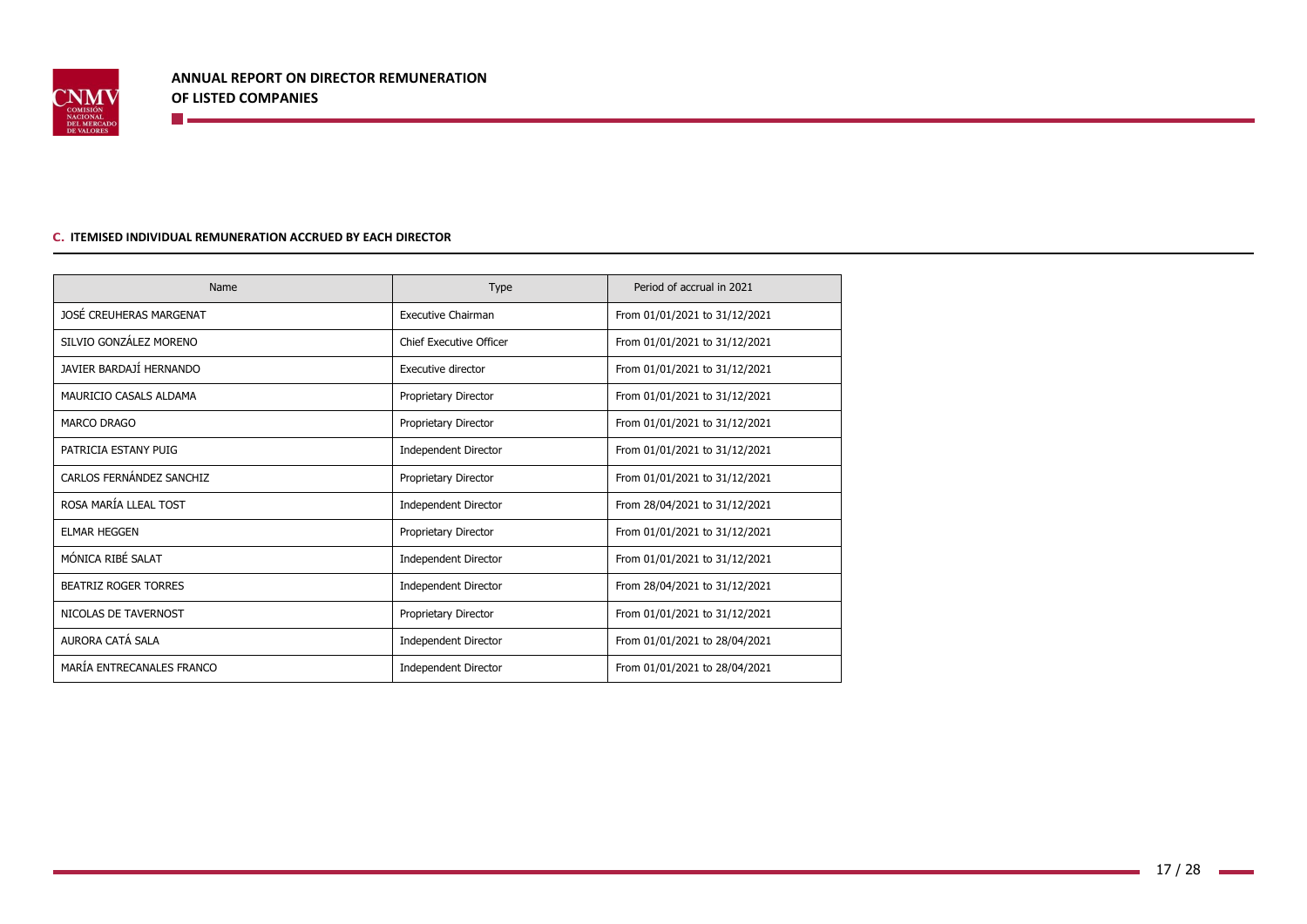

**The Company** 

- C.1. Complete the following tables regarding the individual remuneration of each director (including remuneration received for performing executive duties) accrued during the year.
	- a) Remuneration from the reporting company:
		- i) Remuneration accruing in cash (thousands of euros)

| Name                        | Fixed<br>remunerati<br>on | Attendance<br>fees | Remuneration for<br>membership of<br>board<br>committees | Salary | Short-term<br>variable<br>remuneratio<br>n | Long-term<br>variable<br>remuneratio<br>n. | Indemnification | Other<br>items | Total in<br>2021 | Total in 2020 |
|-----------------------------|---------------------------|--------------------|----------------------------------------------------------|--------|--------------------------------------------|--------------------------------------------|-----------------|----------------|------------------|---------------|
| JOSÉ CREUHERAS MARGENAT     |                           |                    |                                                          | 410    | 281                                        |                                            |                 |                | 691              | 617           |
| SILVIO GONZÁLEZ MORENO      |                           |                    |                                                          | 1,100  | 754                                        |                                            |                 |                | 1,854            | 1,798         |
| JAVIER BARDAJÍ HERNANDO     |                           |                    |                                                          | 650    | 445                                        |                                            |                 |                | 1,095            | 1,063         |
| MAURICIO CASALS ALDAMA      | 25                        | 24                 |                                                          |        |                                            |                                            |                 | 593            | 642              | 347           |
| MARCO DRAGO                 | 25                        | 50                 | 50                                                       |        |                                            |                                            |                 |                | 125              | 106           |
| PATRICIA ESTANY PUIG        | 25                        | 50                 | 50                                                       |        |                                            |                                            |                 |                | 125              | 110           |
| CARLOS FERNÁNDEZ SANCHIZ    | 25                        | 28                 |                                                          |        |                                            |                                            |                 |                | 53               | 52            |
| ROSA MARÍA LLEAL TOST       | 17                        | 22                 |                                                          |        |                                            |                                            |                 |                | 39               |               |
| <b>ELMAR HEGGEN</b>         | 25                        | 28                 |                                                          |        |                                            |                                            |                 |                | 53               | 48            |
| MÓNICA RIBÉ SALAT           | 25                        | 38                 |                                                          |        |                                            |                                            |                 |                | 63               | 58            |
| <b>BEATRIZ ROGER TORRES</b> | 17                        | 22                 |                                                          |        |                                            |                                            |                 |                | 39               |               |
| NICOLAS DE TAVERNOST        | 25                        | 51                 | 50                                                       |        |                                            |                                            |                 |                | 126              | 114           |
| AURORA CATÁ SALA            | 8                         | 14                 |                                                          |        |                                            |                                            |                 |                | 22               | 53            |
| MARÍA ENTRECANALES FRANCO   | 8                         | 16                 |                                                          |        |                                            |                                            |                 |                | 24               | 58            |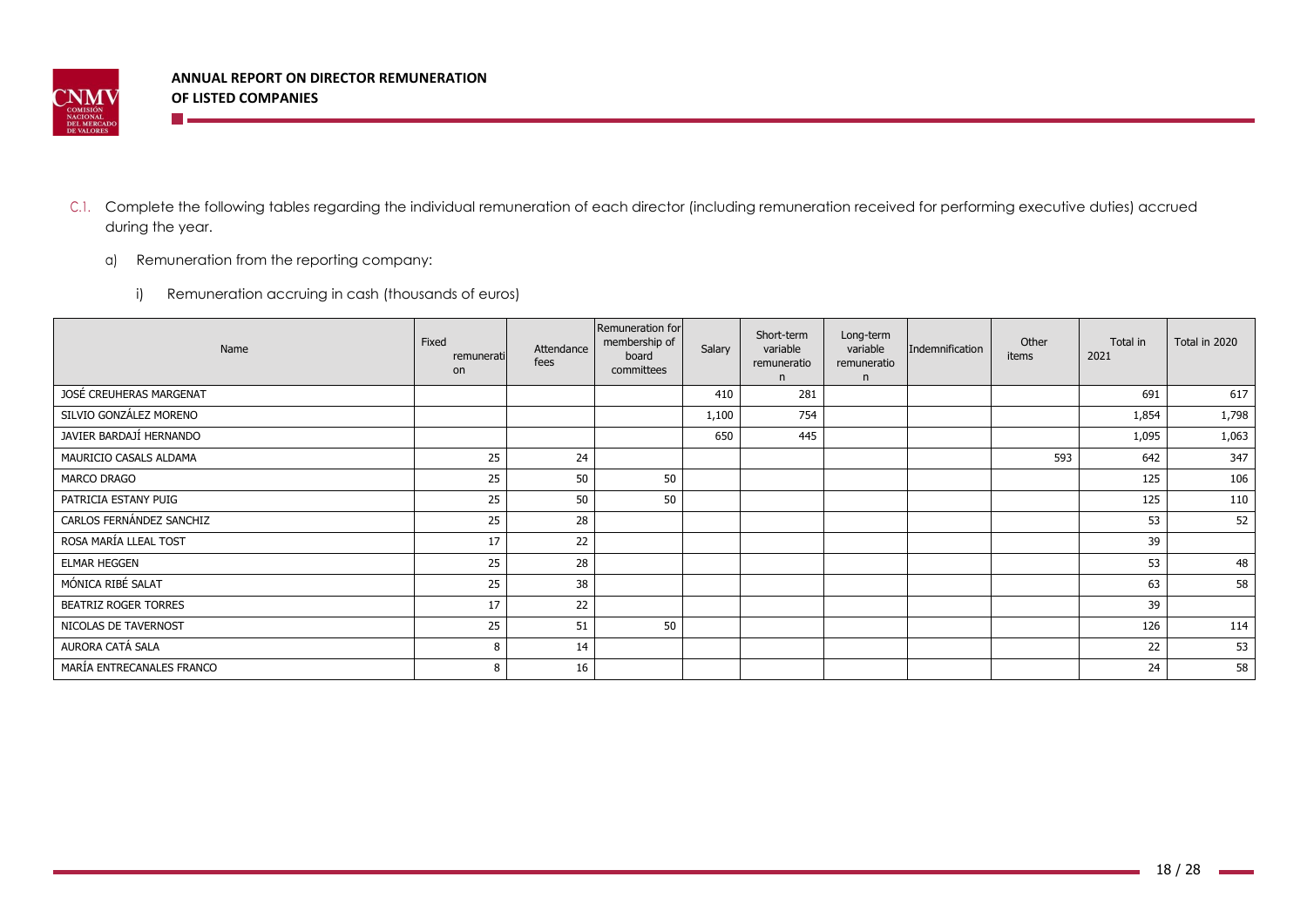

**The Co** 

**Observations** 

Aurora Catá and María Entrecanales tendered their resignations as directors with effect as of 28 April 2021, the same date María Rosa LLeal and Beatriz Roger were appointed directors at the General Meeting.

ii) Table of changes in share-based remuneration schemes and gross profit from vested shares or financial instruments.

|         |              | Financial instruments at start<br>of 2021 |                                |                       |                                | Financial instruments<br>granted during<br>2021 |                                                  |                           | Financial instruments vested during the year                                           |                       | Instruments<br>matured but<br>not exercised | of 2021                        | Financial instruments at end |  |
|---------|--------------|-------------------------------------------|--------------------------------|-----------------------|--------------------------------|-------------------------------------------------|--------------------------------------------------|---------------------------|----------------------------------------------------------------------------------------|-----------------------|---------------------------------------------|--------------------------------|------------------------------|--|
| Name    | Name of plan | No. of<br>instruments                     | No. of<br>equivalent<br>shares | No. of<br>instruments | No. of<br>equivalent<br>shares | No. of<br>instruments                           | No.<br><b>of</b><br>equivalent/ves<br>ted shares | Price of<br>vested shares | EBITDA from<br>vested shares or<br>financial<br>instruments<br>(thousands of<br>euros) | No. of<br>instruments | No. of<br>instruments                       | No. of<br>equivalent<br>shares |                              |  |
| No data |              |                                           |                                |                       |                                |                                                 |                                                  |                           |                                                                                        |                       |                                             |                                |                              |  |

**Observations** 

iii) Long-term saving schemes

| Name    | Remuneration from vesting of rights<br>to savings schemes |
|---------|-----------------------------------------------------------|
| No data |                                                           |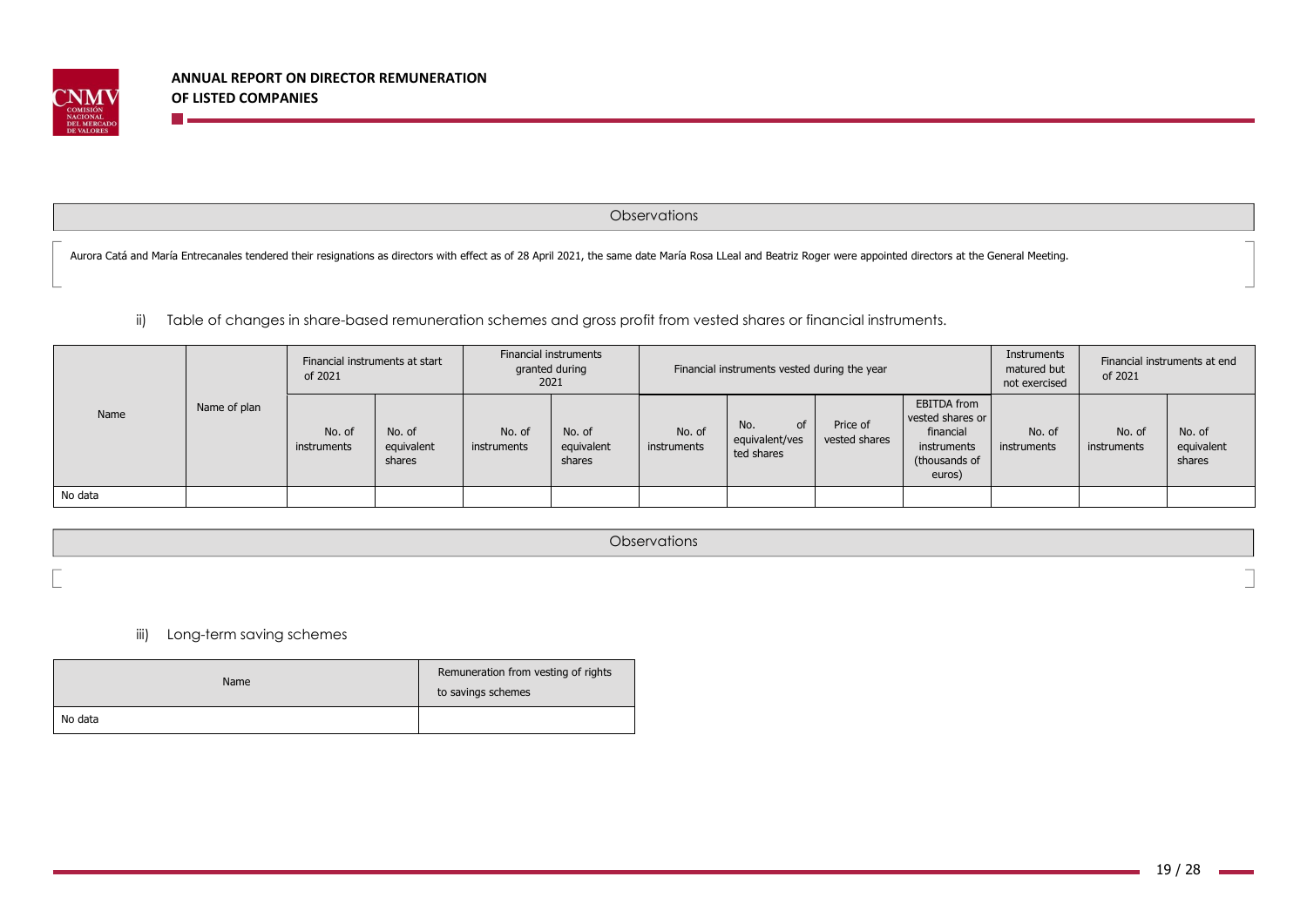

|         |                                                | Contribution for the year by the company (thousands of euros) |        |                                          | Amount of accrued funds (thousands of euros) |                                      |                                                    |      |  |  |
|---------|------------------------------------------------|---------------------------------------------------------------|--------|------------------------------------------|----------------------------------------------|--------------------------------------|----------------------------------------------------|------|--|--|
| Name    | Savings schemes with vested economic<br>rights |                                                               | rights | Savings schemes with non-vested economic | rights                                       | Savings schemes with vested economic | Savings schemes with non-vested economic<br>rights |      |  |  |
|         | 2021                                           | 2020                                                          | 2021   | 2020                                     | 2020<br>2021                                 |                                      | 2021                                               | 2020 |  |  |
| No data |                                                |                                                               |        |                                          |                                              |                                      |                                                    |      |  |  |

**Observations** 

iv) Details of other items

**The Co** 

| Name                    | Concept               | Amount of remuneration |
|-------------------------|-----------------------|------------------------|
| JOSÉ CREUHERAS MARGENAT | Health/life insurance | 12                     |
| SILVIO GONZÁLEZ MORENO  | Health/life insurance | 21                     |
| JAVIER BARDAJÍ HERNANDO | Health/life insurance | Q                      |

**Observations**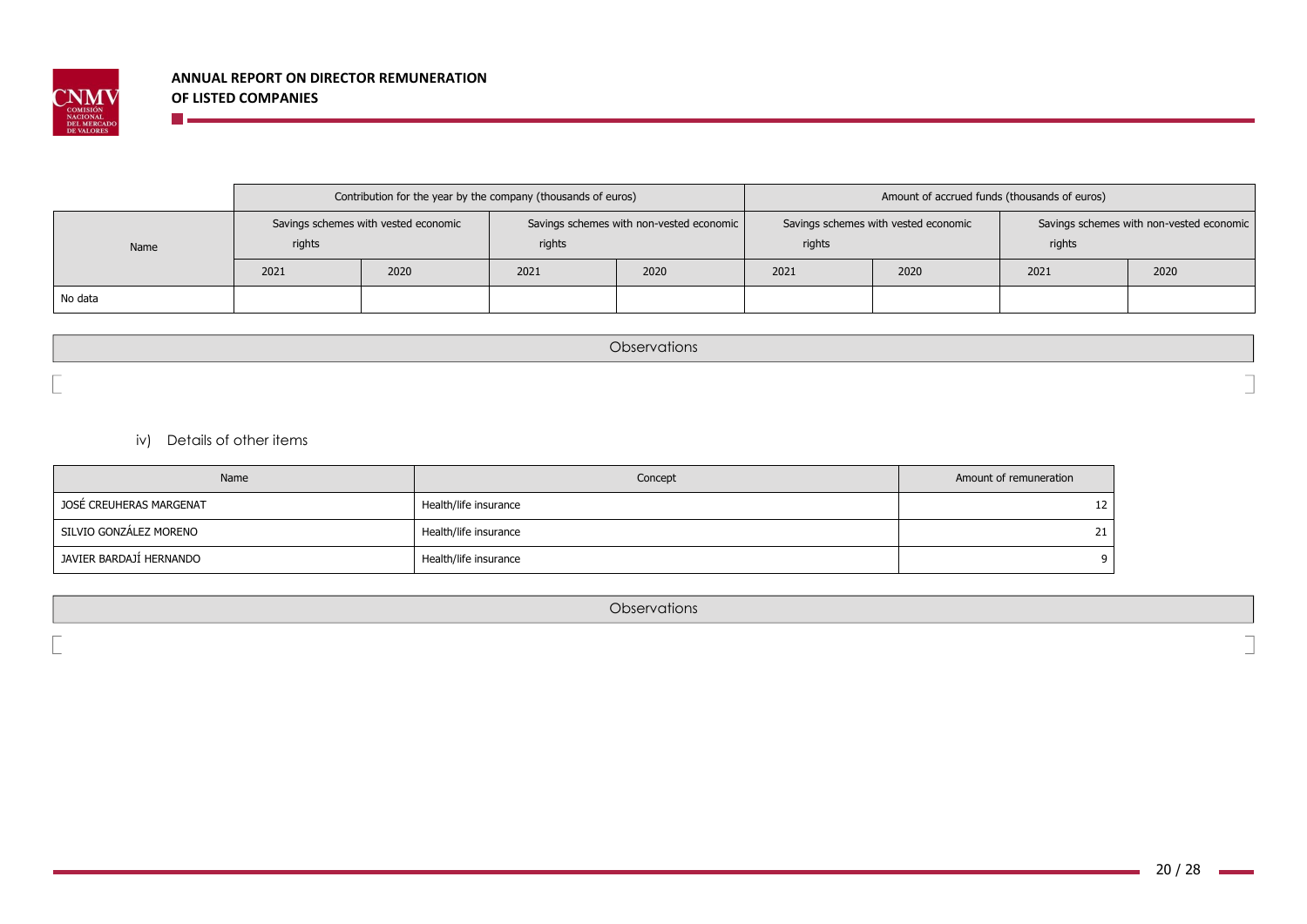

**The Co** 

## b) Remuneration of directors of the listed company for seats on the boards of other subsidiary companies:

i) Remuneration accruing in cash (thousands of euros)

| Name    | Fixed<br>remunerati<br>on | Attendance<br>fees | Remuneration for<br>membership of<br>board<br>committees | Salary | Short-term<br>variable<br>remuneratio<br>$\mathsf{n}$ | Long-term<br>variable<br>remuneratio | Indemnification | Other<br>items | Total in<br>2021 | Total in 2020 |
|---------|---------------------------|--------------------|----------------------------------------------------------|--------|-------------------------------------------------------|--------------------------------------|-----------------|----------------|------------------|---------------|
| No data |                           |                    |                                                          |        |                                                       |                                      |                 |                |                  |               |

| Observations |  |
|--------------|--|
|              |  |

# ii) Table of changes in share-based remuneration schemes and gross profit from vested shares or financial instruments.

|         |              | Financial instruments at start<br>of 2021 |                                |                       | Financial instruments<br>granted during<br>Financial instruments vested during the year<br>2021 |                       |                                           |                           |                                                                                               | Instruments<br>matured but<br>not exercised | Financial instruments at end<br>of 2021 |                                |
|---------|--------------|-------------------------------------------|--------------------------------|-----------------------|-------------------------------------------------------------------------------------------------|-----------------------|-------------------------------------------|---------------------------|-----------------------------------------------------------------------------------------------|---------------------------------------------|-----------------------------------------|--------------------------------|
| Name    | Name of plan | No. of<br>instruments                     | No. of<br>equivalent<br>shares | No. of<br>instruments | No. of<br>equivalent<br>shares                                                                  | No. of<br>instruments | of<br>No.<br>equivalent/ves<br>ted shares | Price of<br>vested shares | <b>EBITDA</b> from<br>vested shares or<br>financial<br>instruments<br>(thousands of<br>euros) | No. of<br>instruments                       | No. of<br>instruments                   | No. of<br>equivalent<br>shares |
| No data |              |                                           |                                |                       |                                                                                                 |                       |                                           |                           |                                                                                               |                                             |                                         |                                |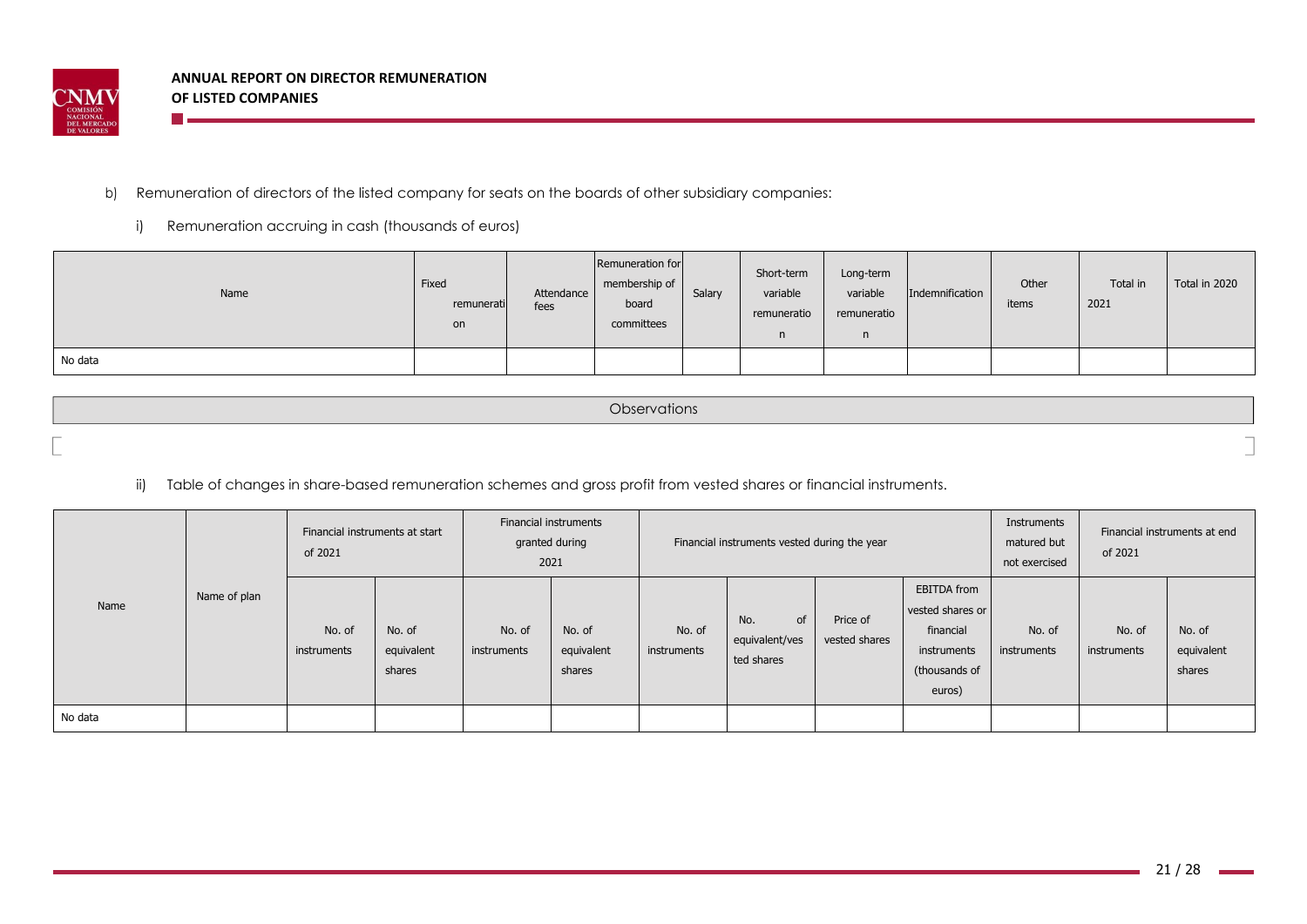

**Observations** 

iii) Long-term saving schemes

<u> El alta de la conte</u>

| Name    | Remuneration from vesting of rights<br>to savings schemes |
|---------|-----------------------------------------------------------|
| No data |                                                           |

|         |        | Contribution for the year by the company (thousands of euros) |        |                                          | Amount of accrued funds (thousands of euros) |                                      |                                                    |      |  |  |
|---------|--------|---------------------------------------------------------------|--------|------------------------------------------|----------------------------------------------|--------------------------------------|----------------------------------------------------|------|--|--|
| Name    | rights | Savings schemes with vested economic                          | rights | Savings schemes with non-vested economic | rights                                       | Savings schemes with vested economic | Savings schemes with non-vested economic<br>rights |      |  |  |
|         | 2021   | 2020                                                          | 2021   | 2020                                     | 2021                                         | 2020                                 | 2021                                               | 2020 |  |  |
| No data |        |                                                               |        |                                          |                                              |                                      |                                                    |      |  |  |

|                          | <b>Diservations</b> |
|--------------------------|---------------------|
| $\overline{\phantom{a}}$ |                     |

iv) Details of other items

| Name    | Concept | Amount of remuneration |
|---------|---------|------------------------|
| No data |         |                        |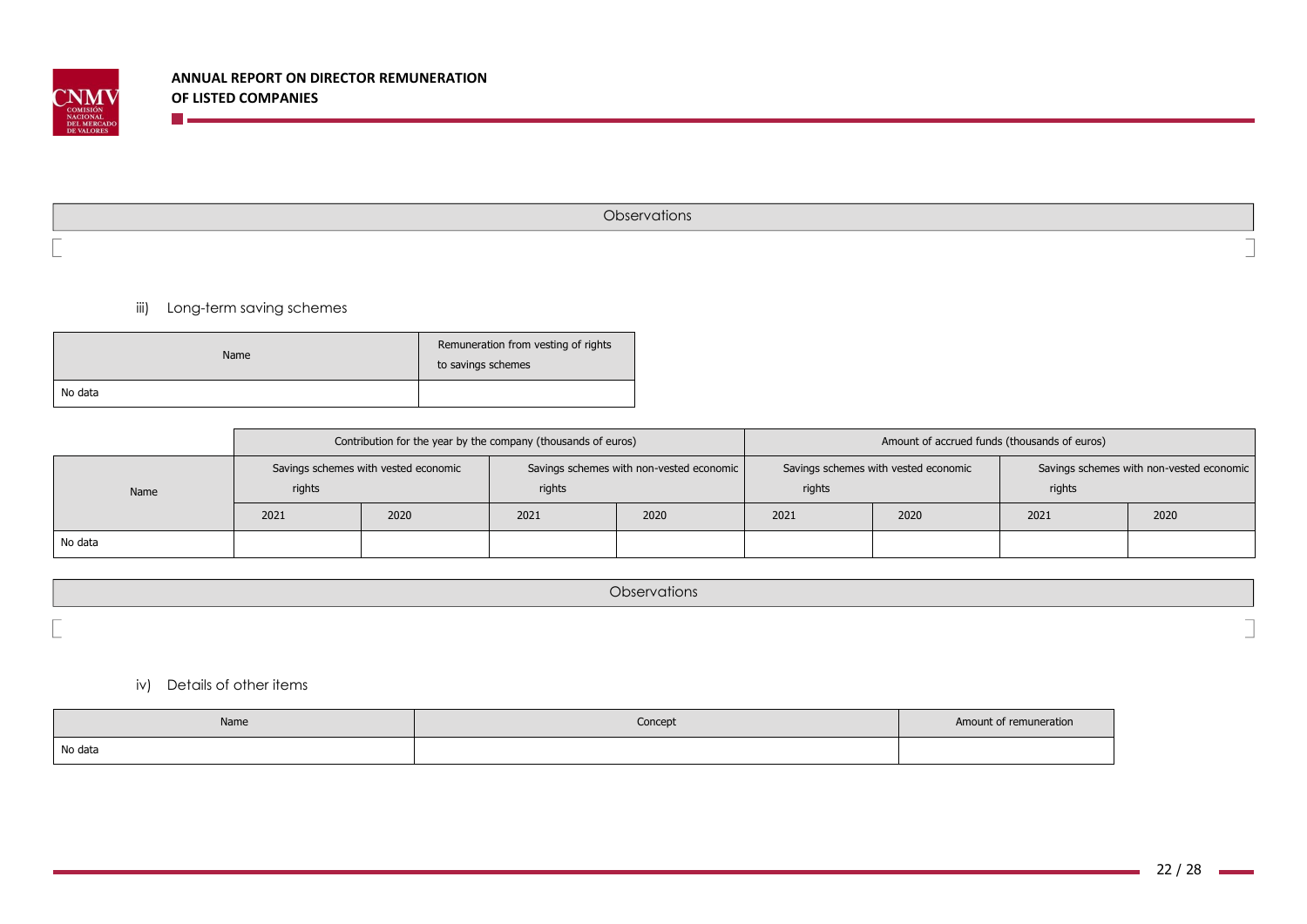

n <sub>m</sub>

**Observations** 

c) Summary of remuneration (thousands of euros):

This summary must include the amounts corresponding to all the remuneration items included in this report that have accrued to each director, in thousands of euros.

|                           |                            |                                                             | Remuneration accruing in the Company        |                                |                           | Remuneration accruing in group companies |                                                                    |                                             |                                |                         |                                   |
|---------------------------|----------------------------|-------------------------------------------------------------|---------------------------------------------|--------------------------------|---------------------------|------------------------------------------|--------------------------------------------------------------------|---------------------------------------------|--------------------------------|-------------------------|-----------------------------------|
| Name                      | Total cash<br>remuneration | EBITDA from<br>vested shares or<br>financial<br>instruments | Remuneration<br>by way of<br>saving systems | Other items of<br>remuneration | Total in 2021,<br>company | Total cash<br>remuneration               | <b>EBITDA</b> from<br>vested shares or<br>financial<br>instruments | Remuneration<br>by way of<br>saving systems | Other items of<br>remuneration | Total in 2021,<br>group | Total in 2021, company +<br>group |
| JOSÉ CREUHERAS MARGENAT   | 691                        |                                                             |                                             | 12                             | 703                       |                                          |                                                                    |                                             |                                |                         | 703                               |
| SILVIO GONZÁLEZ<br>MORENO | 1,854                      |                                                             |                                             | 21                             | 1,875                     |                                          |                                                                    |                                             |                                |                         | 1,875                             |
| JAVIER BARDAJÍ HERNANDO   | 1,095                      |                                                             |                                             | 9                              | 1,104                     |                                          |                                                                    |                                             |                                |                         | 1,104                             |
| MAURICIO CASALS ALDAMA    | 642                        |                                                             |                                             |                                | 642                       |                                          |                                                                    |                                             |                                |                         | 642                               |
| <b>MARCO DRAGO</b>        | 125                        |                                                             |                                             |                                | 125                       |                                          |                                                                    |                                             |                                |                         | 125                               |
| PATRICIA ESTANY PUIG      | 125                        |                                                             |                                             |                                | 125                       |                                          |                                                                    |                                             |                                |                         | 125                               |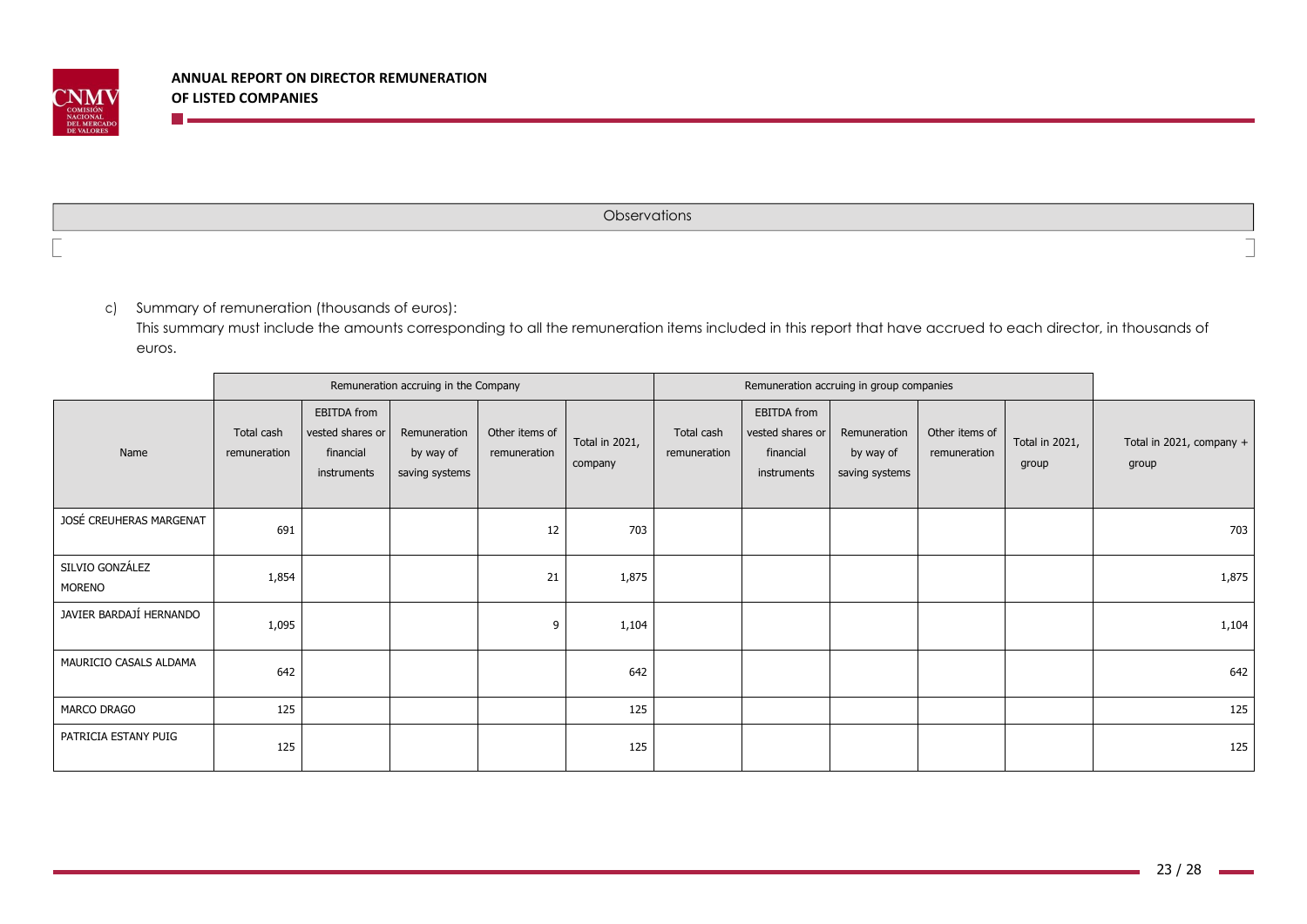

**The Communist Communist Communist Communist Communist Communist** 

|                                     |                            |                                                             | Remuneration accruing in the Company        |                                |                           |                            | Remuneration accruing in group companies                           |                                             |                                |                         |                                   |
|-------------------------------------|----------------------------|-------------------------------------------------------------|---------------------------------------------|--------------------------------|---------------------------|----------------------------|--------------------------------------------------------------------|---------------------------------------------|--------------------------------|-------------------------|-----------------------------------|
| Name                                | Total cash<br>remuneration | EBITDA from<br>vested shares or<br>financial<br>instruments | Remuneration<br>by way of<br>saving systems | Other items of<br>remuneration | Total in 2021,<br>company | Total cash<br>remuneration | <b>EBITDA</b> from<br>vested shares or<br>financial<br>instruments | Remuneration<br>by way of<br>saving systems | Other items of<br>remuneration | Total in 2021,<br>group | Total in 2021, company +<br>group |
| CARLOS FERNÁNDEZ SANCHIZ            | 53                         |                                                             |                                             |                                | 53                        |                            |                                                                    |                                             |                                |                         | 53                                |
| ROSA MARÍA LLEAL TOST               | 39                         |                                                             |                                             |                                | 39                        |                            |                                                                    |                                             |                                |                         | 39                                |
| <b>ELMAR HEGGEN</b>                 | 53                         |                                                             |                                             |                                | 53                        |                            |                                                                    |                                             |                                |                         | 53                                |
| MÓNICA RIBÉ SALAT                   | 63                         |                                                             |                                             |                                | 63                        |                            |                                                                    |                                             |                                |                         | 63                                |
| <b>BEATRIZ ROGER TORRES</b>         | 39                         |                                                             |                                             |                                | 39                        |                            |                                                                    |                                             |                                |                         | 39                                |
| NICOLAS DE<br>TAVERNOST             | 126                        |                                                             |                                             |                                | 126                       |                            |                                                                    |                                             |                                |                         | 126                               |
| AURORA CATÁ SALA                    | 22                         |                                                             |                                             |                                | 22                        |                            |                                                                    |                                             |                                |                         | 22                                |
| MARÍA ENTRECANALES<br><b>FRANCO</b> | 24                         |                                                             |                                             |                                | 24                        |                            |                                                                    |                                             |                                |                         | 24                                |
| <b>TOTAL</b>                        | 4,951                      |                                                             |                                             | 42                             | 4,993                     |                            |                                                                    |                                             |                                |                         | 4,993                             |

**Observations** 

**The Co** 

٦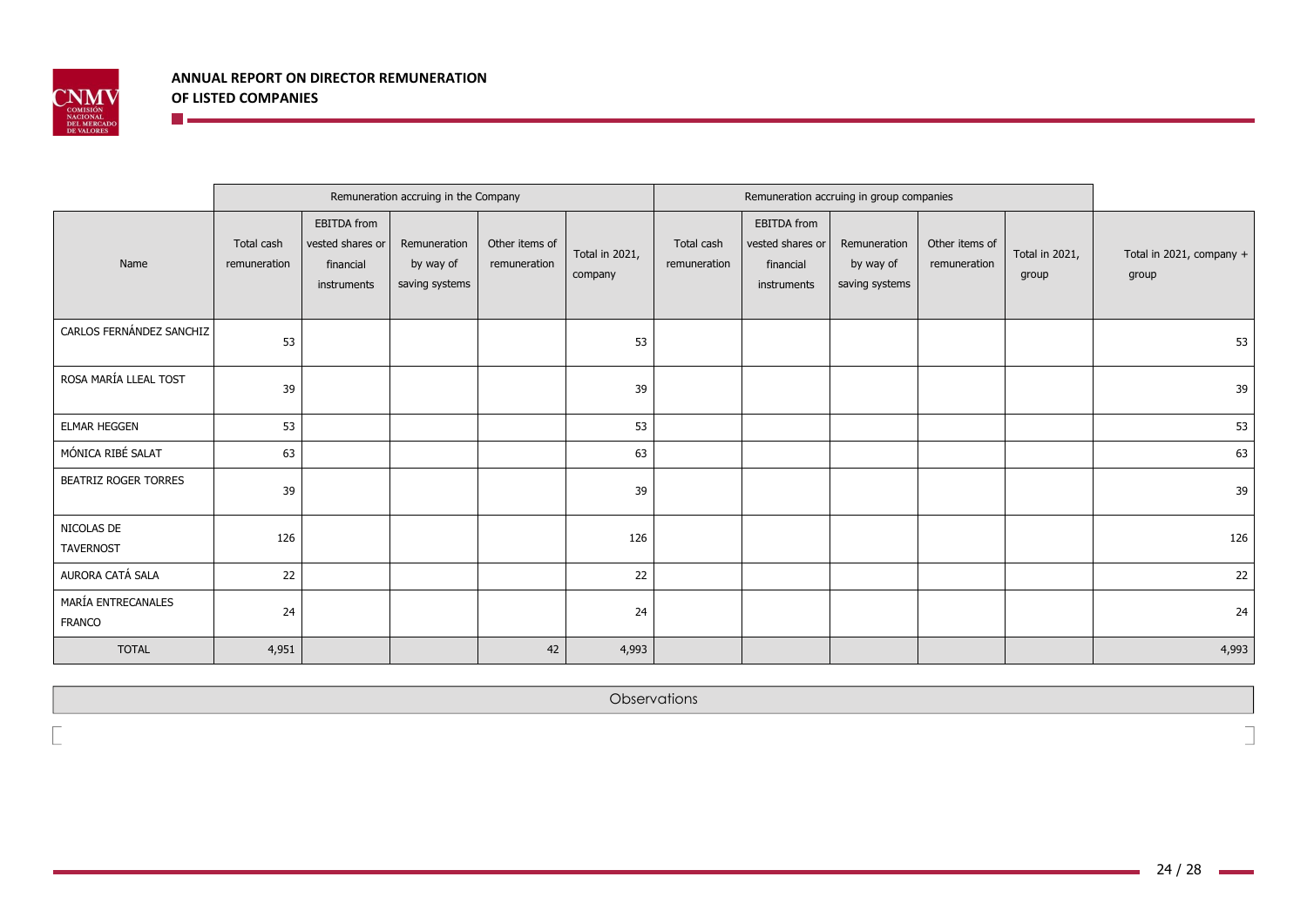

<u> 19 maande, maar wat de vo</u>

C.2. Indicate the evolution in the last five years of the amount and percentage variation of the remuneration accrued by each of the directors of the listed company who have held this position during the year, the consolidated results of the company and the average remuneration on an equivalent basis with regard to full-time employees of the company and its subsidiaries that are not directors of the listed company.

|                             |       |                          |             |                          | Total amounts accrued and % annual variation |                          |              |                          |              |
|-----------------------------|-------|--------------------------|-------------|--------------------------|----------------------------------------------|--------------------------|--------------|--------------------------|--------------|
|                             | 2021  | % variation<br>2021/2020 | 2020        | % variation<br>2020/2019 | 2019                                         | % variation<br>2019/2018 | 2018         | % variation<br>2018/2017 | 2017         |
| <b>Executive directors</b>  |       |                          |             |                          |                                              |                          |              |                          |              |
| JOSÉ CREUHERAS MARGENAT     | 703   | 13.94                    | 617         | 10.18                    | 560                                          | 6.26                     | 527          | 1.54                     | 519          |
| SILVIO GONZÁLEZ MORENO      | 1,875 | 3.14                     | 1,818       | $-4.87$                  | 1,911                                        | 1.00                     | 1,892        | $-4.44$                  | 1,980        |
| JAVIER BARDAJÍ HERNANDO     | 1,104 | 2.99                     | 1,072       | 56.04                    | 687                                          | $\overline{\phantom{a}}$ | $\mathbf{0}$ |                          | $\mathbf 0$  |
| <b>External directors</b>   |       |                          |             |                          |                                              |                          |              |                          |              |
| MAURICIO CASALS ALDAMA      | 642   | 85.01                    | 347         | $-46.28$                 | 646                                          | 1.41                     | 637          | 0.95                     | 631          |
| <b>MARCO DRAGO</b>          | 125   | 17.92                    | 106         | $-11.67$                 | 120                                          | 0.00                     | 120          | $-0.83$                  | 121          |
| PATRICIA ESTANY PUIG        | 125   | 13.64                    | 110         | $-12.00$                 | 125                                          | $-1.57$                  | 127          | $-1.55$                  | 129          |
| CARLOS FERNÁNDEZ SANCHIZ    | 53    | 1.92                     | 52          | $-5.45$                  | 55                                           | 77.42                    | 31           |                          | $\mathbf 0$  |
| ROSA MARÍA LLEAL TOST       | 39    |                          | $\mathbf 0$ |                          | $\mathbf{0}$                                 | $\sim$                   | $\mathbf 0$  |                          | $\mathbf 0$  |
| <b>ELMAR HEGGEN</b>         | 53    | 10.42                    | 48          | 45.45                    | 33                                           | $-15.38$                 | 39           | 5.41                     | 37           |
| MÓNICA RIBÉ SALAT           | 63    | 8.62                     | 58          | $-7.94$                  | 63                                           | 3.28                     | 61           | 7.02                     | 57           |
| <b>BEATRIZ ROGER TORRES</b> | 39    |                          | $\mathbf 0$ |                          | $\mathbf{0}$                                 | ٠                        | $\mathbf{0}$ |                          | $\mathbf{0}$ |
| NICOLAS DE TAVERNOST        | 126   | 10.53                    | 114         | $-0.87$                  | 115                                          | $-7.26$                  | 124          | 0.00                     | 124          |
| AURORA CATÁ SALA            | 22    | $-58.49$                 | 53          | $-10.17$                 | 59                                           | 0.00                     | 59           | 0.00                     | 59           |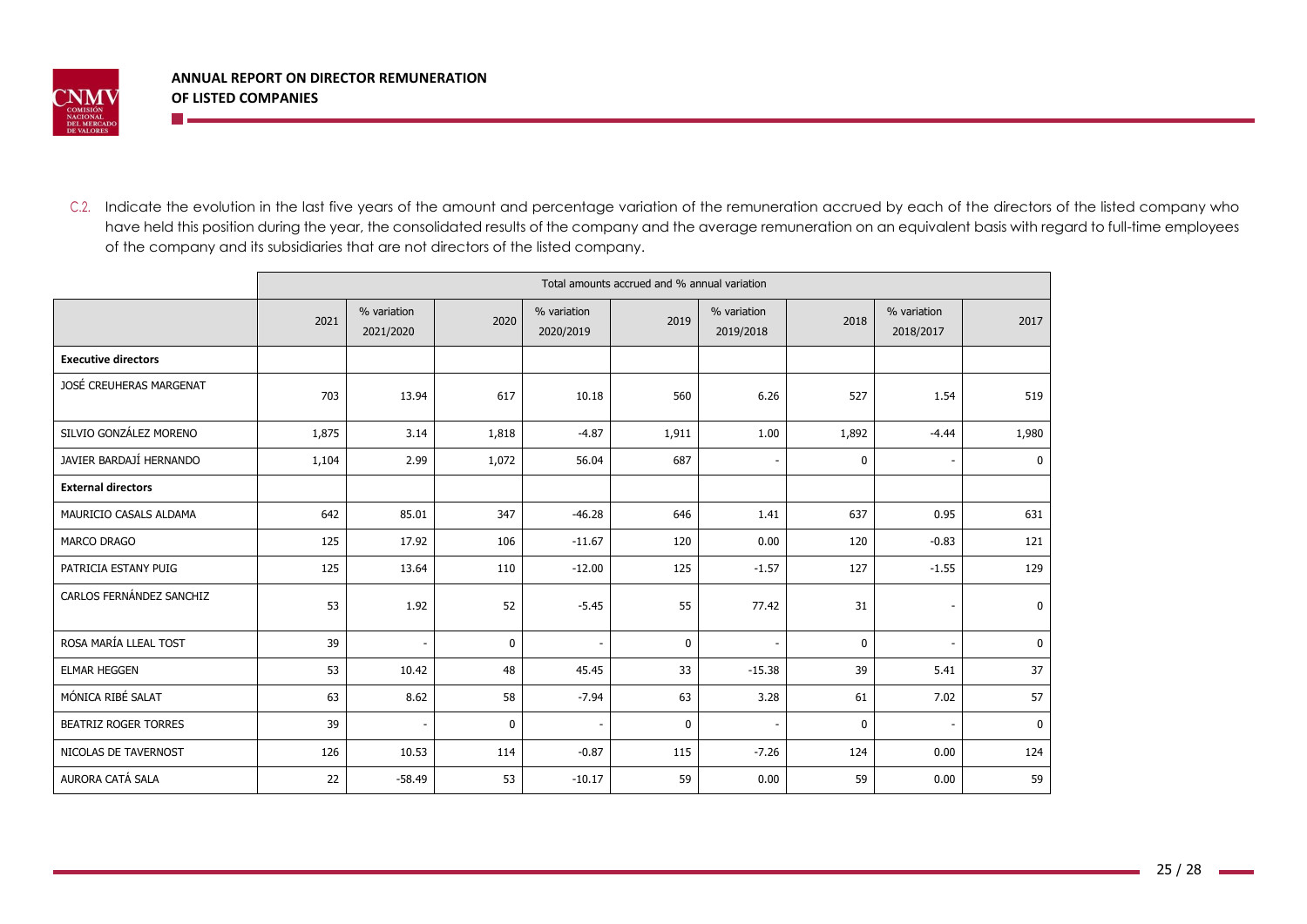

|                                               | Total amounts accrued and % annual variation |                          |        |                          |         |                          |         |                          |         |  |
|-----------------------------------------------|----------------------------------------------|--------------------------|--------|--------------------------|---------|--------------------------|---------|--------------------------|---------|--|
|                                               | 2021                                         | % variation<br>2021/2020 | 2020   | % variation<br>2020/2019 | 2019    | % variation<br>2019/2018 | 2018    | % variation<br>2018/2017 | 2017    |  |
| MARÍA ENTRECANALES FRANCO                     | 24                                           | $-58.62$                 | 58     | $-4.92$                  | 61      | 0.00                     | 61      | 7.02                     | 57      |  |
| <b>Consolidated results of the</b><br>company |                                              |                          |        |                          |         |                          |         |                          |         |  |
|                                               | 153,524                                      | 354.54                   | 33,776 | $-78.46$                 | 156,794 | 0.18                     | 156,511 | $-11.36$                 | 176,573 |  |
| Average employee remuneration                 |                                              |                          |        |                          |         |                          |         |                          |         |  |
|                                               | 64                                           | $-18.99$                 | 79     | 23.44                    | 64      | $-1.54$                  | 65      | 0.00                     | 65      |  |

**Observations** 

The last row in the table asks for "Average employee remuneration" and the trend in the last five years. However, in the instructions attached to the report template as amended by CNMV Circular 3/2021 of 28 September, this calculated based on the consolidated and audited annual financial statements of each year and those do not disclose information for employee remuneration, but rather total staff costs, which also include items for signific addition to remuneration, e.g. termination benefits, social security and other employee-related expenses.

Therefore, the figure for "Average employee remuneration" in the table does not coincide with this item exactly, but rather with "average staff costs". The 2021 Non-Financial Statement (NFS), approved on the same date as t that of previous years provide detailed information on the composition of Group employees, their average remuneration and the related trends.

The decrease in external director remuneration in 2020 was the result of reduction approved by the Board of Directors in salary and attendance fees of external directors as an exceptional adjustment measure due to the econ caused by the COVID-19 pandemic.

In 2020, for the same reason and at the director's own initiative and decision. Mr Casals' remuneration for providing professional services to the Company which, therefore was unrelated to his performance as director, was approximately 50%. As explained in last year's report, Mr Casals' responded to his desire to adapt to the extraordinary situation caused by the pandemic and contribute to the extraordinary cost-reduction policy Atresmedia general in 2020.

The change in the remuneration of two executive directors (Mr Creuheras and Mr González) between 2019 and 2018 is because in 2019 their entitlement to receive company shares as part of the variable remuneration plan for di managers approved in 2016, now fully implemented, vested.

The change in Mr Creuheras' remuneration from 2019 was the result of his change in director category, which led to his becoming a beneficiary of the short-term variable remuneration model applicable to executive directors. and vesting system of this plan has been explained in the report and includes a 50% bonus received at the end of the vear following the reference year used to calculate the bonus. In addition, from then, as with the other directors, Mr Creuheras ceased to receive the remuneration that corresponds only to external directors, i.e. fixed remuneration and attendance fees.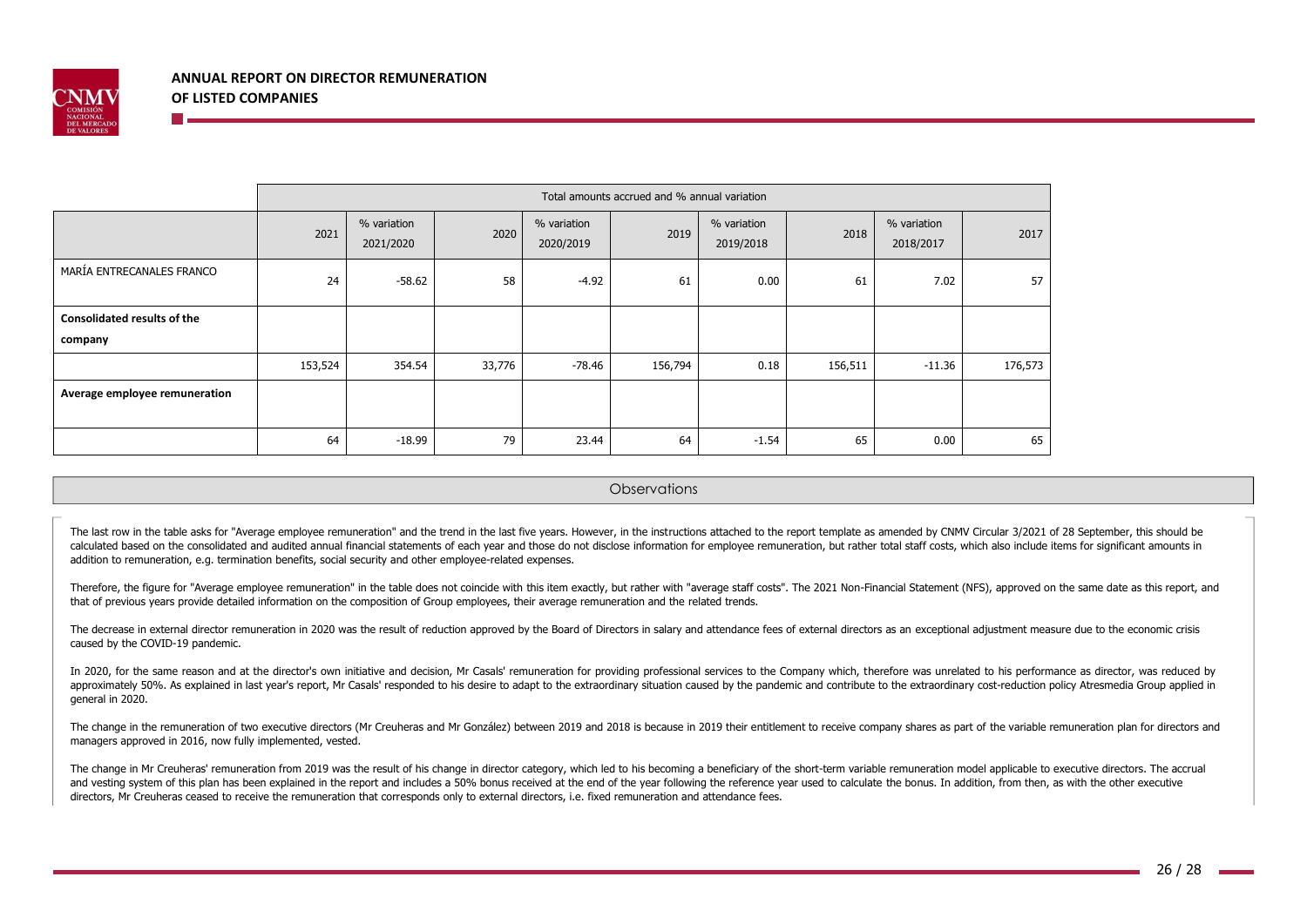

**The Co** 

**ANNUAL REPORT ON DIRECTOR REMUNERATION OF LISTED COMPANIES**

The changes between 2021 and 2020 in Ms Catá's and Ms Entrecanales' remuneration are because they were directors until 28 April 2021, when the maximum term of office as independent director expired and they resigned, as ex from their latest re-election.

Ms Lleal and Ms Roger are directors as of the same date, 28 April 2021, so there is no remuneration before 2021.